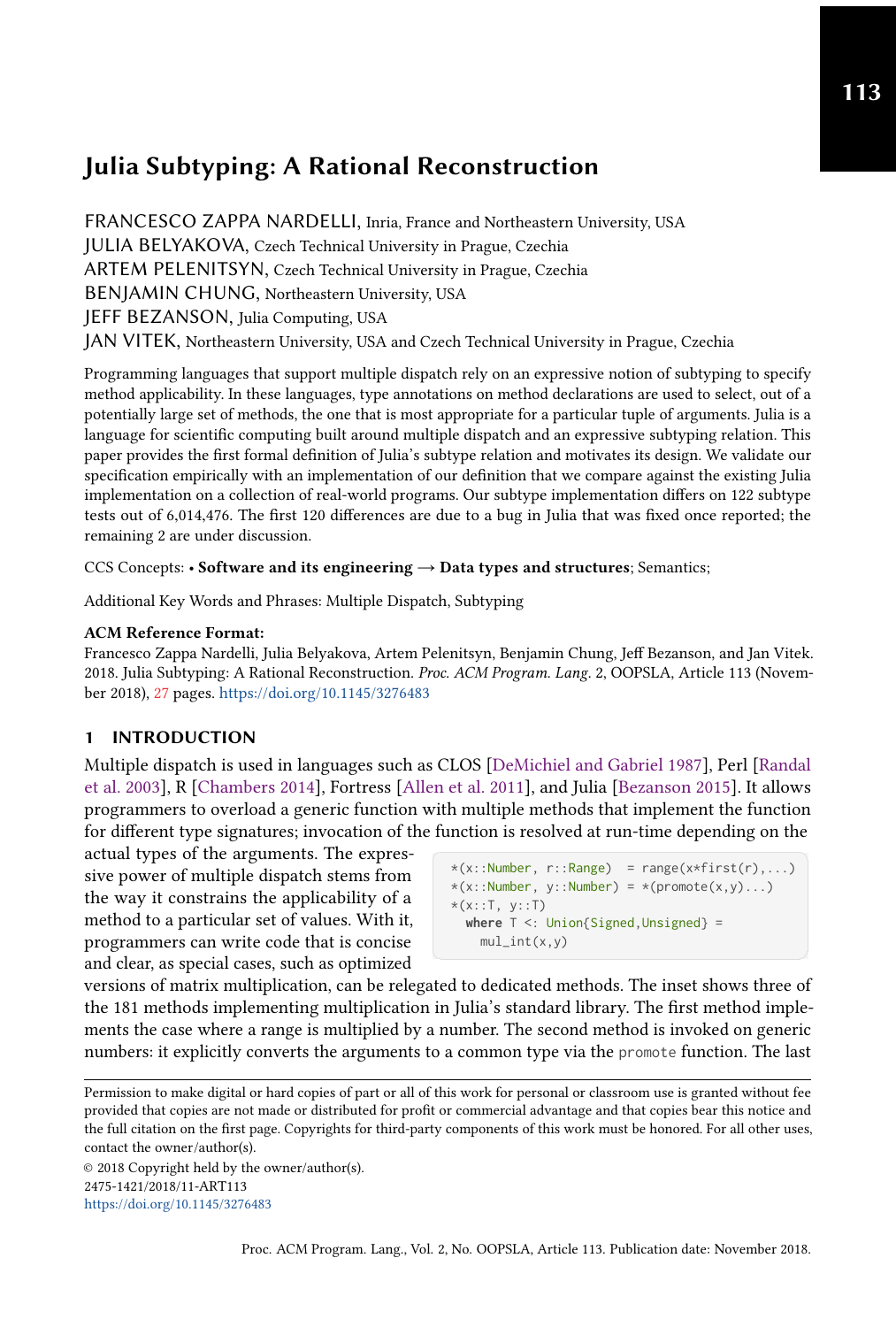method invokes native multiplication; its signature has a type variable  $\top$  that can be instantiated to any integer type.

For programmers, understanding multiple dispatch requires reasoning about the subtype relation. Consider the infix call  $3 \times x$ . If x is bound to a float, only the second method is applicable. If, instead, x is an integer, then two methods are applicable and Julia's runtime must identify the most specific one. Now, consider  $3 \times 4$ , with argument type  $Tuple{Int, Int}.$  The signature of the first method is Tuple{Number, Range}. Tuples are covariant, so the runtime checks that Int <: Number and Int <: Range. Integers are subtypes of numbers, but not of ranges, so the first method is not applicable, but the second is, as Tuple{Int, Int} <: Tuple{Number, Number}. The third method is also applicable, as Tuple{Int, Int} is a subtype of Tuple{T,T} **where** T<:Union{Signed, Unsigned}; because there exists an instance of the variable  $\top$  (namely Int) for which subtyping holds. As multiple methods are applicable, subtyping is used to compare their signatures; it holds that Tuple{T, T} **where** <sup>T</sup> <:Union{Signed, Unsigned} is a subtype of Tuple{Number, Number} because this holds for all instances of the variable T. The call will be dispatched, as expected, to the third method.

Subtyping can surprise programmers. For instance, is type Tuple{String, Int} a subtype of type Tuple{Union{Bool, T}, T} **where** <sup>T</sup>? One could choose to instantiate <sup>T</sup> with Union{String, Int}, and, in a system with union and tuple types such as [\[Vouillon](#page-23-1) [2004\]](#page-23-1), subtyping would hold. In Julia this is not the case because of the diagonal rule. This rule requires that if a type variable appears more than once in covariant position, it can be instantiated only with a concrete type (e.g. Int). A Union is not concrete and thus cannot be used to instantiate T. The diagonal rule is used to restrict applicability of methods to values that have the same representation, which enables expressing common scientific computing idioms: it correctly prevents  $3 \times 0 \times 4$ , whose type is Tuple{Int,UInt8}, to dispatch to the third method above. However, the rule's interaction with other features can be complex. Consider Tuple{Bool,Int}; it is a subtype of Tuple{Union{Bool, T}, T} **where** <sup>T</sup> because <sup>T</sup> can be instantiated to Int and the union type matches with **Bool**, which lets us build a derivation.

Our goal is to provide an account of Julia's subtype relation that allows programmers to reason about their code, Julia implementors to evaluate the correctness of the compiler, and language designers to study an interesting point in the language design space. This has proved to be surprisingly

difficult for the following three reasons.  $D_y$ namic typing: Julia does not have a static type system, so subtyping is only needed for multiple dispatch. Properties one would expect from such a relation may not hold. For instance, while working on this paper we discovered that, in the production implementation of subtyping, reflexivity did not hold. It was an implementation mistake that was promptly fixed, but it is telling that it went undiscovered. No formal specification: apart from a partial description in prose in [Bezanson](#page-22-3) [\[2015\]](#page-22-3), the only specification of subtyping is 2,800 lines of heavily optimized, undocumented C code (a snippet is shown in Fig. [1](#page-1-0) for your enjoyment). Inspection of Julia's 2017 commit log shows that only three out of over 600 contributors made substantial edits to subtype.c, the file that implements it. Anecdotal evidence, based on discussion with users,

```
int forall_exists_subtype(jl_value_t *x,
   jl_value_t *y, jl_stenv_t *e, int param) {
  save_env(e,&saved,&se);
  memset(e->Lunions.stack, 0,
    sizeof(e->Lunions.stack));
  int lastset = 0; int sub;
  while (1) {
    sub = exists_subtype(x,y,e,saved,&se,param);
    int set = e->Lunions.more;
    if (!sub || !set) break;
    save_env(e, &saved, &se);
    for (int i = set; i \leq 1 astset; i++)statestack_set(&e->Lunions, i, 0);
    lastset = set - 1;
    statestack_set(&e->Lunions, lastset, 1);
  }
  free(se.buf);
  return sub;
 }
```

```
Fig. 1. Julia subtype.c extracted verbatim.
```
suggests that the subtype relation is perceived as a black box that behaves mysteriously.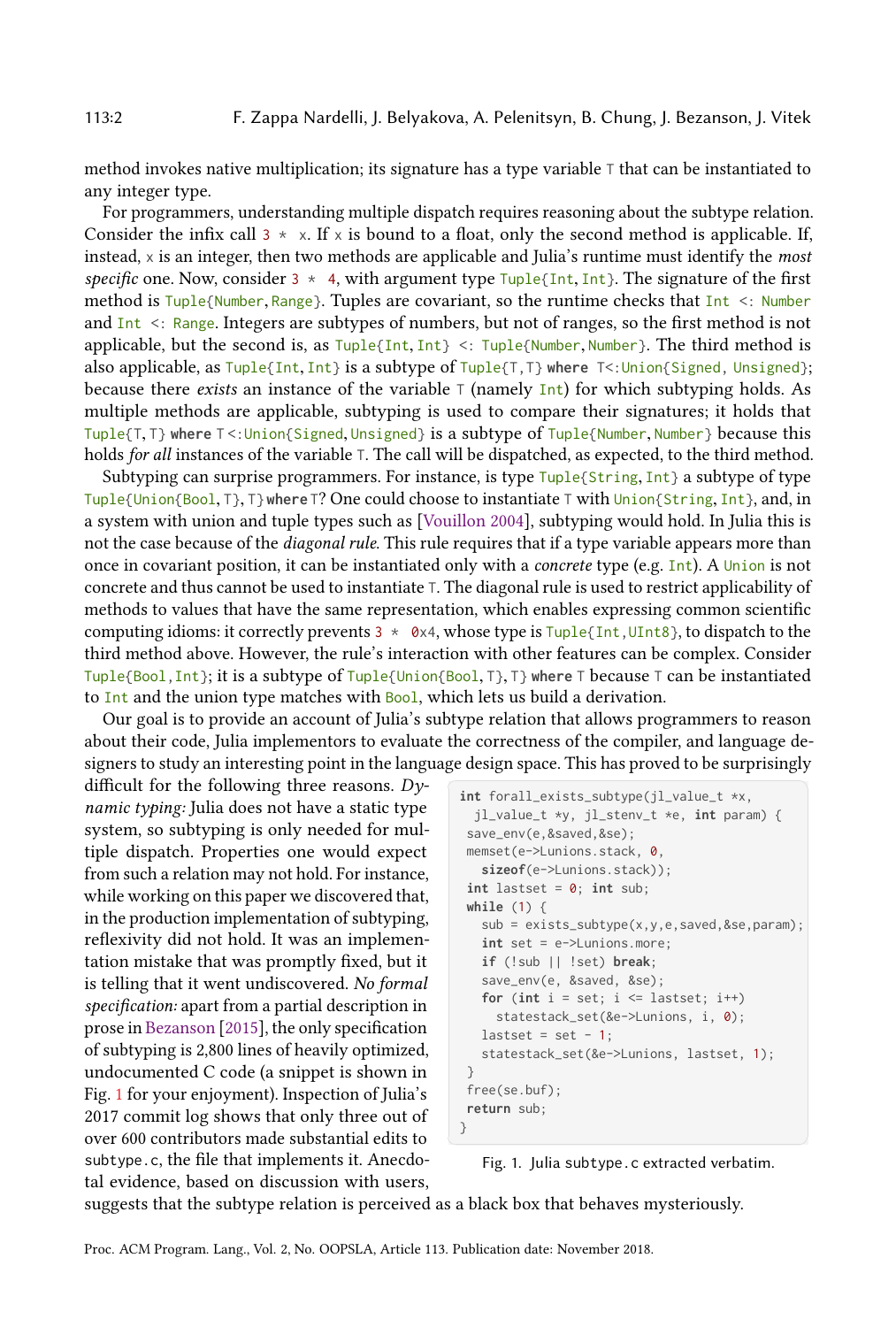<span id="page-2-0"></span>

(1) Union/tuple or union/intersection distributivity visible to users.

(2) Built-in covariant vectors used internally for arguments but not available to users.

<sup>(3)</sup> Constraints on type parameters seen as union/intersection types.

(4) Only built-in covariant tuples.



Unique combination of features: Julia's type language features an original combination of nominal single subtyping, union types, existential types, covariant tuples, invariant parametric datatypes, distributivity, and singleton types, as well as the *diagonal rule*. One source of inspiration for the design of subtyping in Julia was semantic subtyping [\[Frisch et al.](#page-22-4) [2002,](#page-22-4) [2008\]](#page-22-5), but practical considerations caused the language to evolve in a unique direction. Table [1](#page-2-0) illustrates Julia's unique combination of features; further discussion is in the related work section.

Given the absence of a denotational model of subtyping, it was clear from the outset that we would not be able to prove our specification correct. Instead, we provide an implementation of the subtype relation that mirrors the specification, and then validate empirically that our specification-based implementation agrees with the existing implementation. Our contributions are the following:

- (1) The first specification of Julia subtyping, covering all features of Julia except Vararg (omitted as it would decrease readability for little conceptual benefit).
- (2) An implementation of our specification and a validation of that implementation against the reference implementation on a suite of real-world packages.
- (3) Identification of problems with Julia's design and implementation. Four bugs have been fixed and one proposal was accepted for the next revision of Julia.

Non-results. We do not provide a proof of soundness, as there is no formal semantics of Julia. We do not compare performance between our implementation and the Julia subtype code as our code is written so as to mirror our rules one to one, whereas the Julia implementation is written in C and is heavily optimized. We do not attempt to provide a "better" definition for subtyping; we leave that to future work. And, lastly, we do not prove decidability of Julia's subtyping or of its underlying algorithm.

Artifact. Our implementation is available from the project's page [\[Zappa Nardelli et al.](#page-23-2) [2018\]](#page-23-2).

# 2 BACKGROUND: JULIA

Julia is a language designed for scientific computing, released in 2012, which has achieved a degree of success — as evidenced by over 6,000 independently developed packages hosted on GitHub.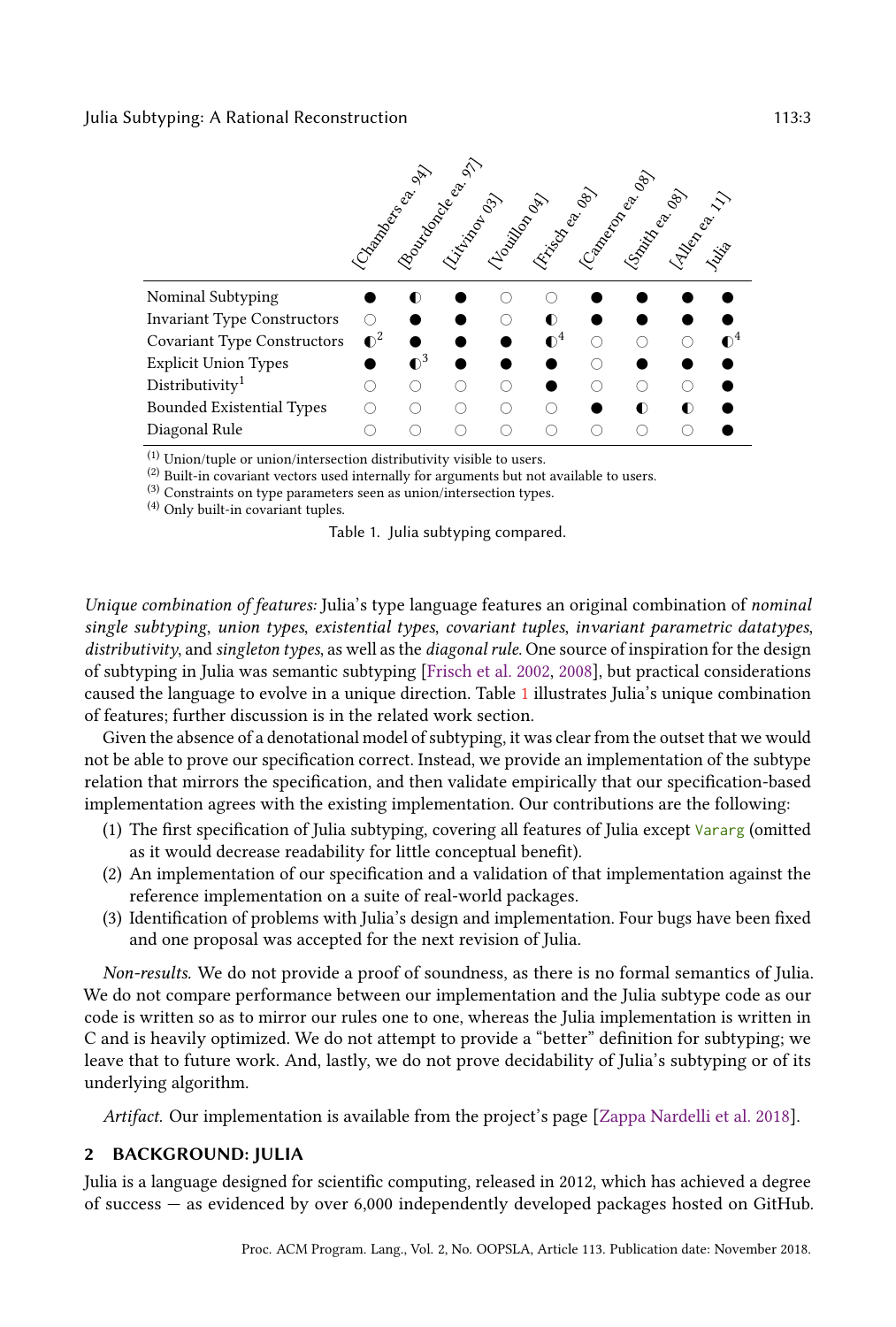Julia is a high-level, dynamic, memory-safe language without a type system but with user-defined type declarations and a rich type annotation sublanguage. Its design, therefore, reflects the tension between supporting dynamic features and ensuring efficient native code generation. As with other dynamic languages, the implementation executes any grammatically correct program and can load new code with eval. This is challenging for a compiler, yet Julia's LLVM-based back-end can be competitive with C [\[Bezanson et al.](#page-22-6) [2017\]](#page-22-6).

While Julia has a rich type annotation language, we emphasize its lack of a static type system. The first method for function f, shown here, does not have type annotations on its argument and will work as long as there is an addition method for the actual value of x. The

 $f(x) = x + 1$  $f(x::String) = x * 3$ 

second method is specific to strings, but invocations will fail at run-time unless a multiplication method is provided between a string and an integer. There is no notion of soundness in Julia, even for fully type-annotated programs. If a method call does not have a most specific method, a runtime error will be reported. Ambiguity in dispatch is always resolved dynamically.

Julia types are nominal: the hierarchical relationship between types is specified explicitly by the programmer rather than inferred from their structure. This enables a function to behave differently on different types even if they have the same representation. Julia types are parametric: user-defined types can be parametrized by other types (and by values of primitive types as integers and booleans).

Top and Bottom. The abstract type Any is the type of all values and is the default when type annotations are omitted. The empty union  $\text{Union} \{ \}$  is a subtype of all types; it is not inhabited by any value. Unlike many common languages, Julia does not have a null value or a null type that is a subtype of all types.

Datatypes. Datatypes can be abstract or concrete. Abstract datatypes may have subtypes but cannot have fields. Concrete datatypes have fields but cannot have declared subtypes. Every value is an instance of a concrete DataType that has a size, storage layout, supertype (Any if not otherwise declared), and, optionally, field names. Consider the inset definitions.

> **abstract type** Integer <: Real **end primitive type** Bool <: Integer 8 **end**

**mutable struct** PointRB <: Any x::Real y::Bool **end**

The first declaration introduces Integer as a subtype of Real. The type is abstract; as such it cannot be instantiated. The second declaration introduces a

concrete, primitive, type for boolean values and specifies that its size is 8 bits; this type cannot be further subtyped. The last declaration introduces a concrete, mutable structure PointRB with two fields, x of abstract type Real and y of concrete type Bool. Abstract types are always stored as references, while concrete types are unboxed.

Parametric Datatypes. The following defines an immtuable, parametrized, concrete type.

Rational, with no argument, is a valid type, containing all instances Rational{Int}, Rational{UInt}, Rational{Int8}, etc. Thus, the following holds: Rational{Int} <: Rational. Type parameters are invariant, thus the following does not hold:

```
struct Rational{T<:Integer} <: Real
 num::T
  den::T
end
```
Rational{Int} <: Rational{Integer}. This restriction stems from practical considerations: the memory layout of abstract types ( $Integer$ ) and concrete types ( $Int$ ) is different and can impact the representation of the parametric type. In a type declaration, parameters can be used to instantiate the supertype. This allows the declaration of an AbstractVector as a mono-dimensional AbstractArray of values of type T: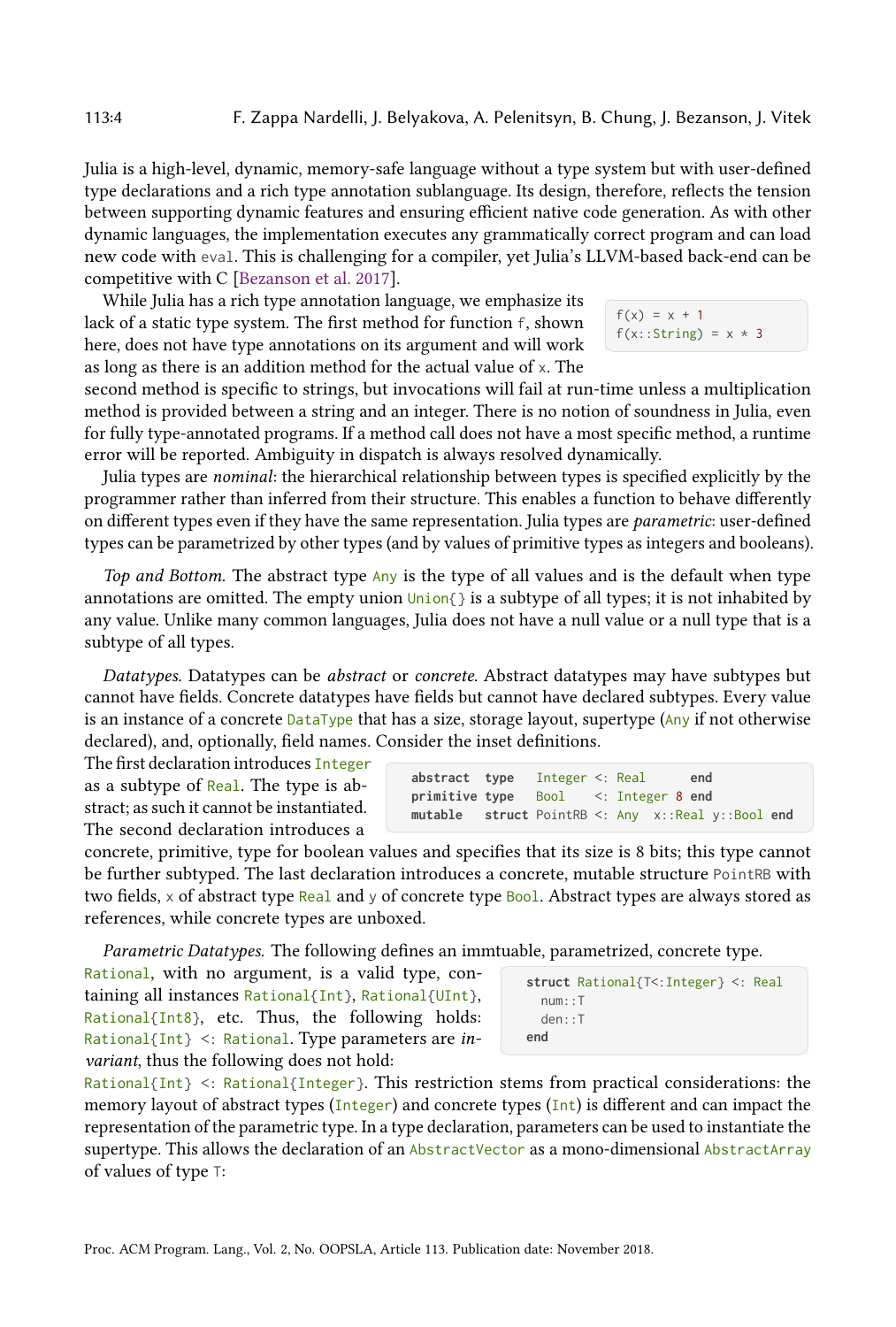```
abstract type AbstractVector{T} <: AbstractArray{T,1} end
```
Tuple types. Tuples are an abstraction of the arguments of a function; a tuple type is a parametrized immutable type where each parameter is the type of one field. Tuple types may have any number of parameters, and they are covariant in their parameters: Tuple{Int} is a subtype of Tuple{Any}. Tuple{Any} is considered an abstract type; tuple types are only concrete if their parameters are.

Union types. A union is an abstract type which includes, as values, all instances of any of its argument types. Thus the type Union{Integer,AbstractString} denotes any values from the set of Integer and AbstractString values.

UnionAll. A parametric type without arguments like Rational acts as a supertype of all its instances (Rational{Int} etc.) because it is a different kind of type called a UnionAll type. Julia documentation describes UnionAll types as "the iterated union of types for all values of some parameter"; a more accurate way to write such type is Rational{T} **where** Union{ } <:T <:Any, meaning all values whose type is Rational $\{T\}$  for some value of T. UnionAll types correspond to bounded existential types in the literature, and a more usual notation for the type above would be  $\exists$  T. Rational{T}. Julia does not have explicit pack/unpack operations; UnionAll types are abstract. Each **where** introduces a single type variable. The combination of parametric and existential types is expressive: the type of 1-dimensional arrays can be simply specified by Array{T, 1} **where** <sup>T</sup>. Type variable bounds can refer to outer type variables. For example,  $Tuple\{T, Array\{S\}}$  where  $S \leq: AbstractArray\{T\}$  where  $T \leq:Real$ refers to 2-tuples whose first element is some Real, and whose second element is an Array of any kind of array whose element type contains the type of the first tuple element. The **where** keyword itself can be nested. Consider the types Array{Array{T,1} **where** T,1} and Array{Array{T, 1}, 1} **where** <sup>T</sup>. The former defines a 1-dimensional array of 1-dimensional arrays; each of the inner arrays consists of objects of the same type, but this type may vary from one inner array to the next. The latter type instead defines a 1-dimensional array of 1-dimensional arrays all of whose inner arrays must have the same type. UnionAll types can be explicitly instantiated with the type application syntax (t **where** T){t ′ }; partial instantiation is supported, and, for instance, Array{Int} denotes arrays of integers of arbitrary dimension.

Singleton Types. There are two special abstract parametric types. For an arbitrary type t,  $Type\{t\}$ defines a type whose only instance is t itself; similarly  $Val{3}$  is used to create the singleton type for integer 3.

# 3 SUBTYPING IN JULIA

We focus on the following grammar of types, denoted by t:

$$
t ::= \text{Any } | \text{ Union}\{t_1, ..., t_n\} | \text{Tuple}\{a_1, ..., a_n\} | \text{name}\{a_1, ..., a_n\} | t \text{ where } t_1 <: \text{T} <: t_2
$$
\n
$$
| \text{T} | \text{Type}\{a\} | \text{DataType } | \text{Union } | \text{UnionAll}
$$
\n
$$
a ::= t | v
$$

The variable v ranges over *plain-bit* values: in addition to types, plain-bit values can be used to instantiate all parametric types. Our only omission is the Vararg construct, discussed at the end of this section. We follow Julia's conventions. We write type variables in big-caps. Given t where  $t_1 < \tau < t_2$ , the variable  $\tau$  binds in the type t, but not in  $t_1$  or  $t_2$ . We abbreviate with Bot the empty union type Union{}, the subtype of all types. In the **where** construct, omitted lower bounds (resp. upper bounds) for type variables default to Bot (resp. Any); the notation t **where** T is thus a shorthand for t where Bot <: T <: Any. We also remove empty applications and denote *name*{ } simply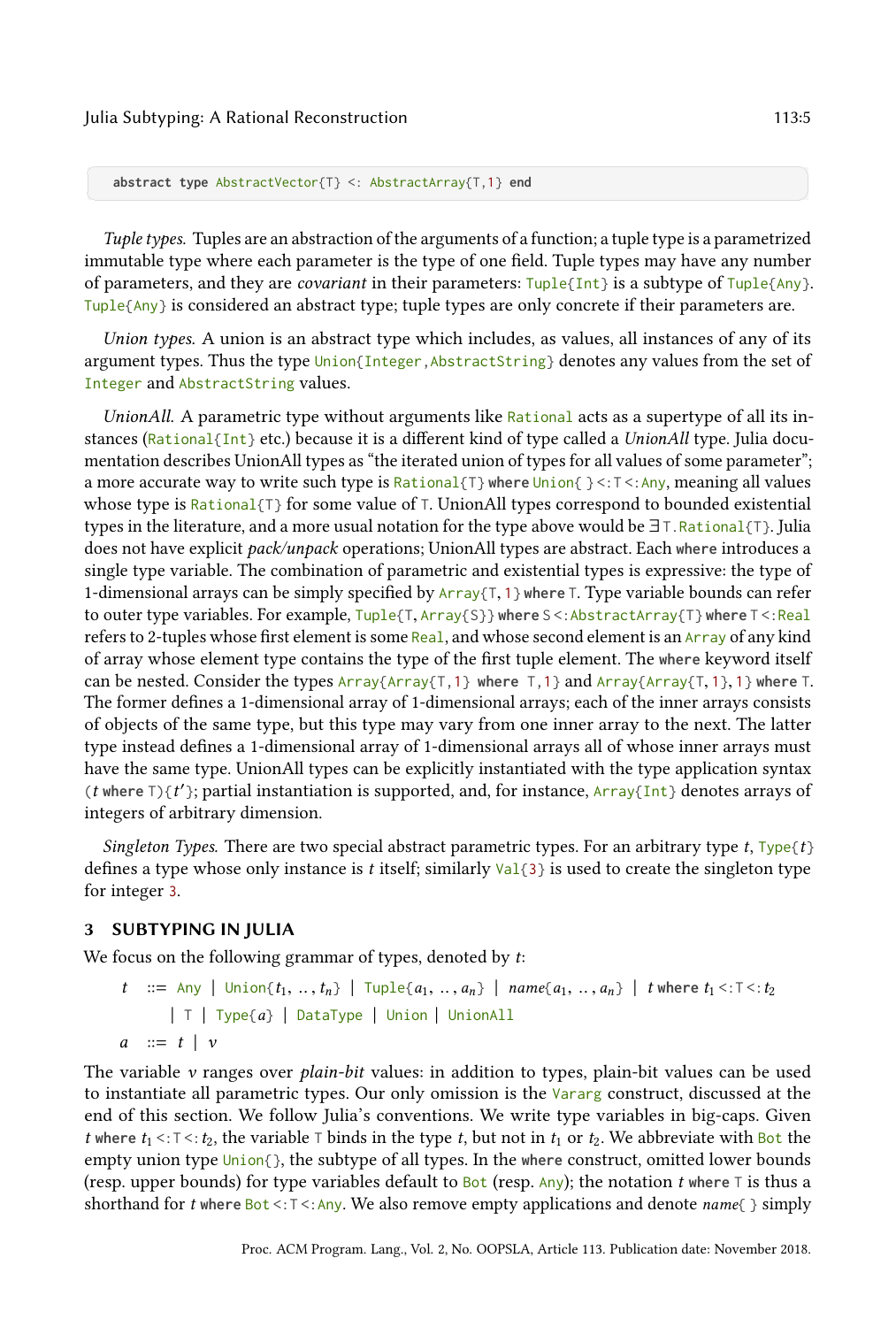with name. We assume that all user-defined types are recorded in a global environment tds which for each type stores its name, attribute, type parameters with bounds, and the declared supertype. A supertype can refer to the parameters of the type being defined. Searching a type name, e.g. name in tds, returns either its definition, denoted:

$$
attr name\{ t_1 \leq \cdots \top_1 \leq t'_1, \ldots, t_m \leq \cdots \top_m \leq t'_m \} \leq t'' \in t ds
$$

or fails. The attribute, denoted attr, records whether the defined type is abstract or concrete. When not relevant, we omit the lower and upper bounds of the binding type variables.

Julia's frontend simplifies types written by the programmer e.g. by removing redundant unions or parameters. We choose to formalize the subtype relation over the source syntax of types, rather than the internal Julia representation. Our approach enables reasoning about the type simplification phase itself: it is arguable that, to prevent unexpected behaviors, all frontend type transformations ought to be correct with respect to the type equivalence induced by the subtype relation. For instance this allowed us to identify a surprising behavior, discussed in Sec. [4.4.](#page-16-0)

Julia defines a typeof function that returns the concrete type of a value. Since types are themselves values, it is legitimate to invoke typeof on them, and the types DataType, Union, and UnionAll play the role of kinds. Intuitively, typeof(t) analyses the top-level constructor of t and returns UnionAll if it is a **where** construct, Union if it is a Union construct, and DataType otherwise. The typeof function plays a role in the subtyping rule for the  $Type{a}$  constructor, and we additionally rely on it to rule out badly formed types. A precise formalization of typeof is reported in Appendix [A.](#page-23-3)

# <span id="page-5-0"></span>3.1 Understanding Subtyping

The literature never studied a subtype system with all the features of Julia. Unexpected, subtle, interactions between existential types and distributivity of union/tuple types forced us to depart from established approaches. We give an informal overview of the subtype relation, pointing out where, and why, standard rules fall short.

Building intuition. Two subtyping rules follow naturally from Julia's design: parametric types are invariant in their parameters, while tuples are covariant. The former follows immediately from Julia's memory representation of values. An array of dissimilar values is represented as a list of pointers to the boxed values, under type Vector{Any}. However, if all the values are primitive, then an unboxed representation is used. For instance, a vector of 32-bit integers is represented as an array of machine integers, under type Vector{Int32}. It would be wrong to treat Vector{Int32} as a subtype of Vector $\{\text{Any}\}$ , as pointers can require more than 32 bits. This is incompatible with a semantic subtyping interpretation of the subtype relation [\[Frisch et al.](#page-22-4) [2002\]](#page-22-4). Invariance of type application is enforced via  $name{t_1, ..., t_n} < \text{: } name[t'_1, ..., t'_n]$  iff forall i,  $t_i < \text{: } t'_i$  and  $t'_i < \text{: } t_i$ . Tuples are an abstraction of the arguments of a function: covariance enables dispatch to succeed when the function arguments are a subtype of a more general function signature. Covariance of tuple types is usually enforced via  $\text{Tuple}\{t_1, \ldots, t_n\} \leq \text{Tuple}\{t'_1, \ldots, t'_n\}$  iff forall  $i, t_i \leq t'_i$ .<br>Subtyping union types follows instead the semantic subtyping intuition

Subtyping union types follows instead the semantic subtyping intuition, of [Vouillon](#page-23-1) [\[2004\]](#page-23-1) or [Frisch et al.](#page-22-4) [\[2002\]](#page-22-4). Subtyping union types is asymmetrical but intuitive. Whenever a union type appears on the left hand side of a subtyping judgment, as in  $\text{Union}\{t_1, \ldots, t_n\} \leq t$ , all the types  $t_1$  ...  $t_n$  must be subtypes of t. In contrast, if a union type appears on the right-hand side of a judgment instead, as in  $t \leq 0$  union $\{t_1, ..., t_n\}$ , then there needs to be only one type  $t_i$  in  $t_1...t_n$  that is a supertype of t. Combining the two a judgment linion  $t_i$ ,  $t_i \geq 0$  linion  $t'_i$ ,  $t'_i$  thus reads is a supertype of t. Combining the two, a judgment  $\text{Union}\{t_1, \ldots, t_n\} \le \text{Union}\{t'_1, \ldots, t'_n\}$  thus reads as: for all types t. there exists a type t' such that  $t_i \le t'$ as: forall types  $t_i$ , there exists a type  $t'_j$  such that  $t_i \leq t'_j$ .

These rules are simple in isolation, but their interaction with other Julia features is not.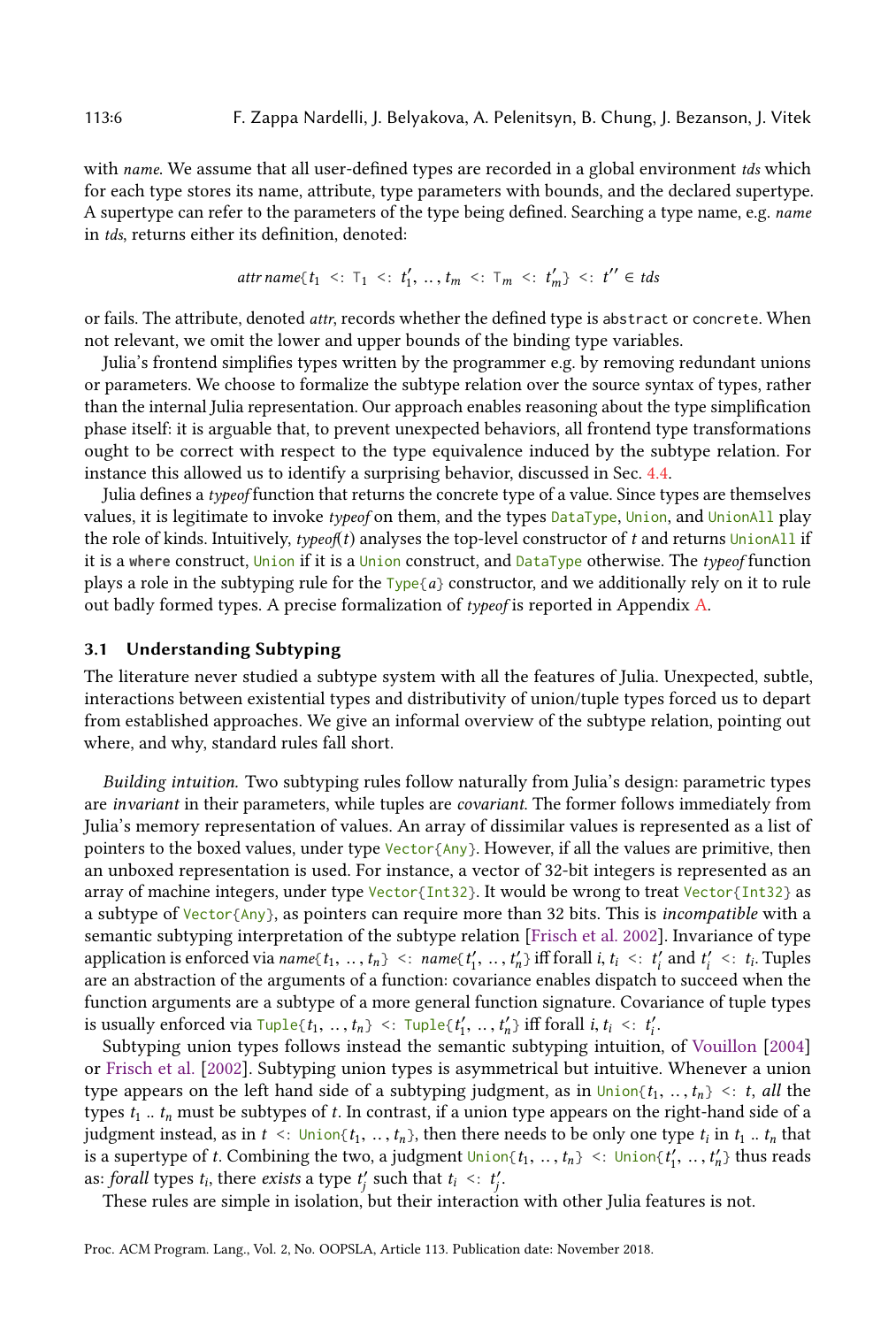Unions and Tuples. Covariant tuples should be distributive with respect to unions:

$$
\text{Tuple}\{\text{Union}\{t_1, t_2\}, t\} \leq \text{Union}\{\text{Tuple}\{t_1, t\}, \text{Tuple}\{t_2, t\}\}
$$

should hold but it is known since [Vouillon](#page-23-1) [\[2004\]](#page-23-1) that the judgment cannot be derived from the above rules. The rule for tuples does not apply, while decomposing immediately the union on the right, picking up either  $\text{Tuple}\{t_1, t\}$  or  $\text{Tuple}\{t_2, t\}$  does not allow to conclude. Indeed, if a derivation commits to an element of a union type in the right-hand side before having explored all the (possibly nested) union types in the left-hand side, the derivation has effectively performed an exist/forall search, rather than a forall/exist one, losing the option to choose a different matching type for all the types in the union on the left-hand side.

A standard approach, relied upon e.g. by the CDuce language, solves this conundrum by rewriting types into their disjunctive normal form, that is, as unions of intersections of literals, ahead-of-time. Rewriting types as top-level unions of other types is correct in CDuce semantic model, but it is unsound in Julia, due to invariant constructors. For example, in Julia, the type Vector{Union{Int, Bool}}, denoting the set of vectors whose elements are integers or booleans, cannot be expressed with a top-level union. It would be incorrect to rewrite it as Union{Vector{Int}, Vector{Bool}}, the set of vectors whose elements are all integers or all booleans. Despite this, the distributivity law above holds in Julia and the subtype relation must successfully derive similar judgments. Julia's implementation thus relies on an efficient, but complex and fragile, backtracking mechanism to keep the forall/exist ordering of quantifications correct independently of the syntactic structure of types. This algorithm is hard to formalize and to reason about.

It is however possible to formalize an exhaustive search on top of the aforementioned rules for tuples and unions. The key intuition is that rewriting a  $Tuple{Union{t_1, t_2}, t}$  type that occurs on the left-hand side of a subtyping judgment into the equivalent Union{Tuple{t<sub>1</sub>, t}, Tuple{t<sub>2</sub>, t}} has the effect of syntactically anticipating the union types (and thus the induced forall quantifications) as much as possible in a derivation. Similarly, performing the opposite rewriting whenever a Union type occurs on the right-hand side of a subtyping judgment delays the existential quantifications. Care is required to lift, or unlift, **where** constructs correctly, but by adding rules that apply these rewritings dynamically, while building the derivation tree, we define a complete subtype relation on top of the intuitive subtype rules for tuples, invariant constructors, and union types above.

UnionAll, environments, and bounds. Julia's type system features bounded existential types, denoted t where  $t_1 \leq t_2$ , and (confusingly) referred to as *iterated unions* or *UnionAll* types. Analogously to union types, the subtyping rules for bounded existentials must have either a forall or an exist semantics according to whether the existential appears on the left or right of the subtyping judgment. So

$$
(t \text{ where } t_1 <: \top <: t_2) <: t'
$$

is satisfied if forall types  $t_3$  supertype of  $t_1$  and subtype of  $t_2$  it holds that  $t[t_3/\top] \, \leq: \, t'.$  Conversely,

$$
t' <: \quad (t \text{ where } t_1 <: \top <: t_2)
$$

is satisfied if there exists a type  $t_3$  supertype of  $t_1$  and subtype of  $t_2$  such that  $t[t_3/\tau] \leq t'$ . The correct quantification of a variable is specified by the position of the **where** construct that introduced it, not by where the variable occurs in the judgment. Intuitively, when checking if:

$$
Ref\{Int\} <: Ref\{T\} where T
$$

the invariance of Ref will force us to check both  $Int < \tau$  and  $T < \tau$ . Int. In both cases, the subtyping check must be performed assuming  $\top$  has an *exist* semantics; in this case both constraints can be satisfied by picking  $\top$  to be Int.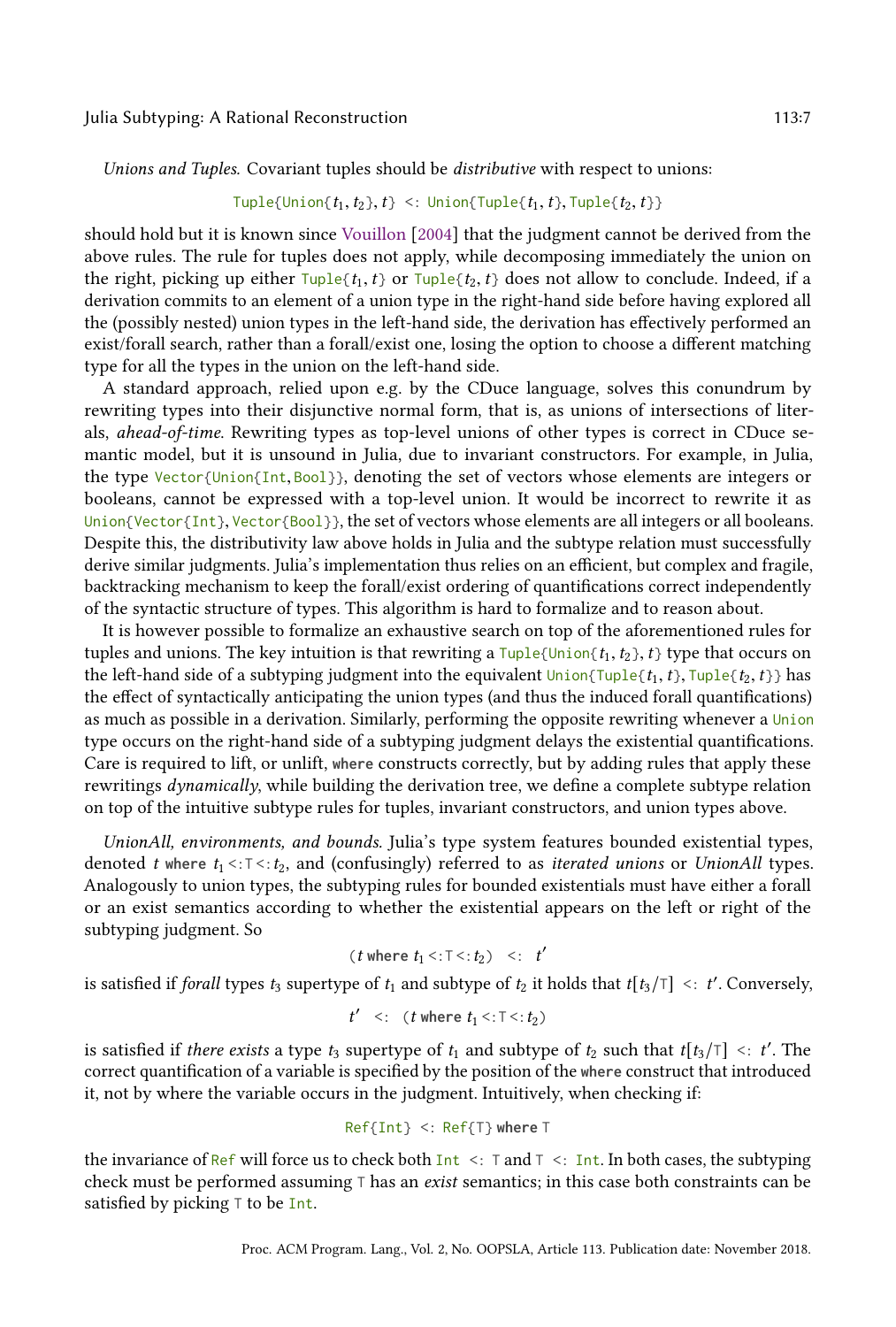To keep track of the semantics of each variable, we record them in an environment E. A variable  $\top$ introduced by a where *on the left* of the subtyping judgment is recorded as  ${}^{L}\tau_{lb}^{ub}$ , a variable introduced on the *right* as  ${}^R\mathsf{T}_{lb}^{ub}$ : *lb* and *ub* are the lower bound and upper bound types for the variable. The judgments we consider thus have the form  $E \vdash t_1 \leq t_2$ . Given an environment in which ⊺ has a forall (that is, L) semantics, we distinguish two additional cases. If  $\top$  appears on the left of the judgment, then the judgment can be satisfied only if the upper-bound for  $\top$  is smaller than t:

$$
L_{\mathsf{T}}^{ub}_{lb} \vdash \top \ \leq: \ t \quad \text{if} \quad L_{\mathsf{T}}^{ub}_{lb} \vdash ub \ \leq: \ t \ .
$$

If instead  $\top$  appears on the right, then it is the lower bound for  $\top$  that must be a supertype of t:

$$
L_{\mathsf{T}}^{ub}_{lb} \vdash t \ \leq: \ \mathsf{T} \quad \text{if} \quad L_{\mathsf{T}}^{ub} \vdash t \ \leq: \ lb \ .
$$

Right-introduced variables have exist semantics, so the least constraining bound can be chosen to satisfy a judgment, resulting in:

$$
R_{\mathsf{T}}^{ub}_{lb} \vdash t \leq \top \quad \text{if} \quad R_{\mathsf{T}}^{ub}_{lb} \vdash t \leq \top \quad ub \qquad R_{\mathsf{T}}^{ub}_{lb} \vdash \top \leq \top \quad \text{if} \quad R_{\mathsf{T}}^{ub}_{lb} \vdash lb \leq \top \quad t
$$

It might be surprising that variables introduced by a **where** on the left of the judgment suddenly appear on its right, but this is a consequence of the invariance check for type application. For instance, when checking (Ref{T} **where** Int <:T <:Int) <: Ref{Int}, the T variable is introduced on the left, but we must prove both  $L_{\text{T}}_{\text{Int}}^{I}$   $\vdash$  T <: Int and  $L_{\text{T}}_{\text{Int}}^{I}$   $\vdash$  Int <: T.

Matching right-introduced variables requires care because these types are not in subtype relation:

$$
Tuple\{Ref\{Int\}, Ref\{Bool\}\} \nless: \n \text{Tuple}\{Ref\{T\}, Ref\{T\}\} \n \text{where } T \n \tag{1}
$$

because there does not exist a type t for  $\top$  that satisfies both the constraints Int  $\lt: t \lt$ . Int and Bool  $\leq$ :  $t \leq$ : Bool. To account for this, whenever an existential variable is matched against a type, its bounds are updated to handle the new hypotheses on the variable, and the updated environment is propagated across the derivation tree. The complete subtype judgment thus has the form:

<span id="page-7-0"></span>
$$
E \vdash t_1 \ \leq t_2 \vdash E'
$$

and should be read as: in the environment E, type  $t_1$  is a subtype of  $t_2$ , with updated constraints E'.

For instance, the judgment:

$$
R_{\text{Tot}}^{\text{Any}} \vdash \text{Ref}\{\text{Int}\} \le \text{Ref}\{\text{T}\} \vdash \text{R}_{\text{Int}}^{\text{Int}}
$$

states that if T has exist semantics and no bounds, then Ref{Int} <: Ref{T} holds, and later uses of  $\top$  must satisfy the updated bounds Int <:  $\top$  <: Int. The subtyping rule for tuples thus chains the environments across subtype tests of tuple elements. In the judgment [\(1\)](#page-7-0) the second element Ref{Bool} <: Ref{T} is thus checked assuming  $R_{\text{Int}}^{\text{Int}}$  and the derivation fails accordingly.

Environment structure. The environment itself has a non-trivial structure. First, an environment E is composed of two lists, denoted by E.curr and E.past. The former, E.curr, is a stack of the variables currently in scope (growing on the right), reflecting the order in which variables have been added to the scope. In addition to variables, E.curr records barriers: tags pushed in the environment whenever the subtype check encounters an invariant constructor. Barriers will be discussed later. The second list, E.past, keeps track of variables which are not any longer in scope. Consider the judgment:

Tuple{Ref{S} **where** S <:Int} <: Tuple{Ref{T}} **where** T

In the derivation the variable  $\top$  is introduced before the variable  $S$  and the judgment

$$
R_{\text{Tot}}^{\text{Any}} \cdot L_{\text{Bot}}^{\text{Int}} \vdash \text{Ref}\{S\} \le R_{\text{eff}}^{\text{ref}} \vdash R_{\text{To}}^{\text{S}} \cdot L_{\text{Bot}}^{\text{Int}}
$$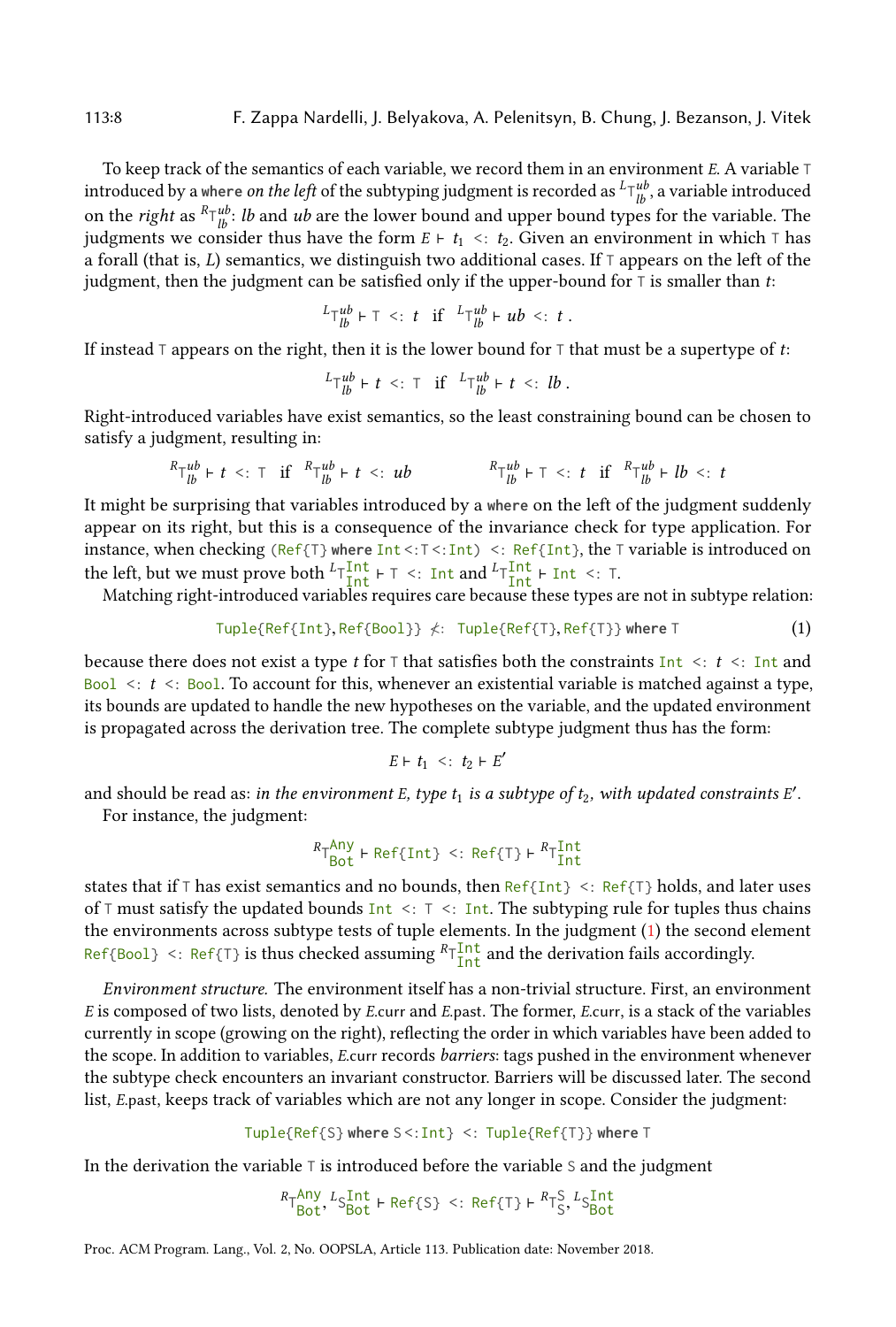thus appears in the derivation tree. A naive rule for **where** would discharge the variable S from the environment, obtaining:

$$
R_{\text{Tot}}^{\text{Any}} \vdash (\text{Ref}\{S\} \text{ where } S <: \text{Int}) <: \text{Ref}\{T\} \vdash \text{R}_{S}^{T_{S}^{S}}
$$

The type variable S is still mentioned in constraints of variables in scope, but it is not any longer defined by the environment. If the variable  $\top$  is subsequently matched against other types, the subtyping algorithm cannot know if the variable S appearing in the bounds of  $\tau$  has a forall or exist semantics, nor which are its bounds. Discharged variables are thus stored in E.past and accessed whenever required. The subtyping rules guarantee that it is never necessary to update the bounds of a no-longer-in-scope variable. Relying on a separate E.past environment avoids confusion when rules must determine precisely the scope of each variable, as motivated in the next paragraph.

Variables can be subject to unsatisfiable constraints. For instance, the subtype relation

Tuple{Real, Ref{Int}} ̸<: Tuple{S, Ref{T}} **where** <sup>S</sup> <:T **where** <sup>T</sup>

does not hold because the type variables are subject to the three unsatisfiable constraints below:

$$
\text{Real} \leq: S \qquad \text{Int} \leq: T \leq: \text{Int} \qquad S \leq: T
$$

and in Julia, Real  $\angle$ : Int. The subtype algorithm records these constraints in the environment as  $R_{\text{T}}$ Int,  $R_{\text{S}}$ T<sub>Int,</sub>  $R_{\text{S}}$ T<sub>1</sub>, and whenever a right-variable is discharged, it checks that its lower bound is a<br>whitme of its upper bound. In the evenuel above, the derivation is involved by the follure of t subtype of its upper bound. In the example above, the derivation is invalidated by the failure of the consistency check for S:

$$
R_{\text{TInt}}^{\text{Int}}\text{R}_{\text{Real}}^{\text{T}} \vdash \text{Real} \nless 1
$$

From forall/exist to exist/forall. In some cases enforcing the correct ordering of type variable quantifications requires extra care. Consider the judgment:

Vector{Vector{T} **where** T} ̸<: Vector{Vector{S}} **where** <sup>S</sup>

The type on the left denotes the set of all the vectors of vectors of elements of some type; the type on the right requires a common type for all the inner vectors. For instance the value [[1,2],[True,False]] belongs to the first, but not the second, type. Unfortunately, the rules sketched so far let us build a successful subtype derivation. The variables S and T are introduced in the environment, and then the left-to-right and right-to-left checks

$$
R_{\text{Bot}}^{Any} L_{\text{T}}^{Any} + T \leq S \qquad \text{and} \qquad R_{\text{S}}^{Any} L_{\text{T}}^{Any} + S \leq T
$$

are performed. These trivially succeed because for all instances of  $\top$  there is a matching type for S.

Let us focus on the quantification order of the variables in the above judgment. It is still true that variables introduced on the left have a forall semantics, and variables introduced on the right have exist semantics. However, here we must find an instance of  $S$  such that forall  $T$  the judgment holds: perhaps surprisingly, the outer invariant construct Vector forces the inversion of the order of quantifications. Instead of a forall/exist query we must solve an exist/forall one. To correctly account for inversion in the order of quantifications, derivations must keep track of the relative ordering of variable introductions and invariant constructors. For this, the environment E.curr is kept ordered, and *barrier* tags are pushed in *E*.curr whenever the derivation goes through an invariant constructor.

We say that a variable S is *outside* a variable  $\top$  in an environment E if S precedes  $\top$  in E.curr and they are separated by a barrier tag in E.curr. In our running example, the first check thus becomes:

$$
R_{S} \frac{Any}{Bot}, \text{Barrier}, \frac{L_{T}}{Bot} \vdash T \leq: S
$$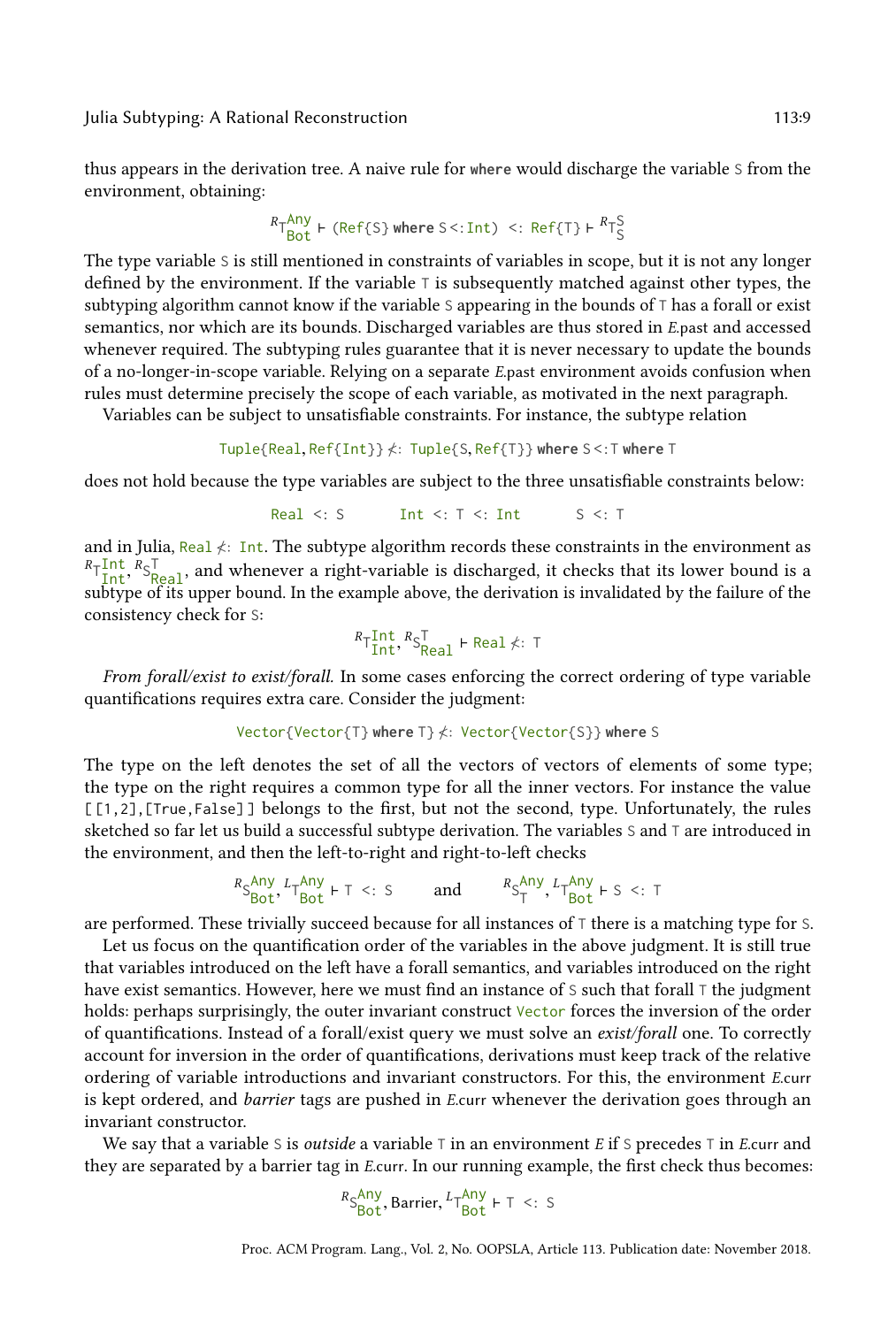The environment correctly identifies the variable  $S$  as outside  $T$  and the judgment should thus be interpreted as there exists an instance of S such that, forall instances of  $T$ ,  $T \leq$ : S holds. The variable S must thus be compared with the upper bound of  $\top$ , deriving Any as lower bound:

$$
R_{S} \frac{\text{Any}}{\text{Bot}}, \text{Barrier}, \frac{L_{T}}{\text{Bot}} + \text{Any} \leq S + \frac{R_{S}}{\text{Any}}
$$

Again, given S outside T, the right-to-left check must now prove

$$
R_{\mathsf{Any}}^{\mathsf{Any}}, \mathsf{Barrier}, {}^{L}_{\mathsf{Tot}}^{\mathsf{Any}} \vdash S \leq T
$$

that is, it must conclude that there exists an instance of  $S$  such that, forall instances of  $T, S \le T$ holds. In other terms the variable S must be a subtype of the lower bound of T. This fails, as expected.

A subtlety: whenever the forall variable is constrained tightly and quantifies over only one type, the exist/forall quantification can still correctly succeed, as in the valid judgment below:

Vector{Vector{T} **where** Int <:T <:Int} <: Vector{Vector{S}} **where** S

The diagonal rule. Consider the Julia code in the inset that defines equality in terms of equality of representations (computed by ===) for all numerical types. This is correct provided that

only values of the same type are compared, as in Julia Int and Float have different representations. The type of the == method is

$$
==(x::T, y::T) where T<:Number = x == y
$$

Tuple{T, T} **where** <sup>T</sup> <:Number, and the usual interpretation of UnionAll allows <sup>T</sup> to range over all allowed types, including Number. This type is thus equivalent to Tuple{Number, Number} and would match values as (3,3.0), where the types of components of the tuples are different.

Being able to dispatch on whether two values have the same type is useful in practice, and the Julia subtype algorithm is extended with the so-called *diagonal rule* [\[The Julia Language](#page-23-4) [2018\]](#page-23-4). A variable is said to be in *covariant position* if only Tuple, Union, and UnionAll type constructors occur between an occurrence of the variable and the **where** construct that introduces it. The diagonal rule states that if a variable occurs more than once in covariant position, and never in invariant position, then it is restricted to ranging over only concrete types. In the type Tuple{T, T}**where**<sup>T</sup> <: Number the variable  $\top$  is diagonal: this precludes it getting assigned the type  $\text{Union{Int, float}}$  and matching the value (3,3.0). Observe that in the type  $Tuple{Ref{T}, T, T}$  where  $T$  the variable  $T$  occurs twice in covariant position, but also occurs in invariant position inside Ref{ $\{T\}$ ; the variable  $\top$  is not considered diagonal because it is unambiguously determined by the subtyping algorithm. Albeit this design might appear arbitrary, it is informed by pragmatic considerations; the C# language implements similar constraints (the paper web-page has an example).

Enforcing the diagonal rule involves two distinct parts: counting the occurrences of covariant and invariant variables, and checking that diagonal variables are only instantiated with concrete types. Formalizing faithfully these tasks requires some additional boilerplate. The variable entries in the subtyping environment are extended with two counters to keep track of the number of occurrences encountered in the current subtyping derivation. These counters must be updated while the derivation is built. Consider again these judgments from Sec. [1:](#page-0-0)

Tuple{Bool, Int} <: Tuple{Union{Bool, T}, T} **where** <sup>T</sup> Tuple{String, Int} ̸<: Tuple{Union{Bool, T}, T} **where** <sup>T</sup>

The former holds because, even if in the right-hand side the variable T appears syntactically twice, it is possible to build a valid derivation that matches  $\top$  only once. The variable  $\top$  is not diagonal in the former judgment. In a valid derivation for the latter judgment, the variable  $\top$  must occur twice in covariant position and its final lower bound is Union{String, Int}, which is not a concrete type. This is only one example but, in general, subtle interactions between union and existential types do

Proc. ACM Program. Lang., Vol. 2, No. OOPSLA, Article 113. Publication date: November 2018.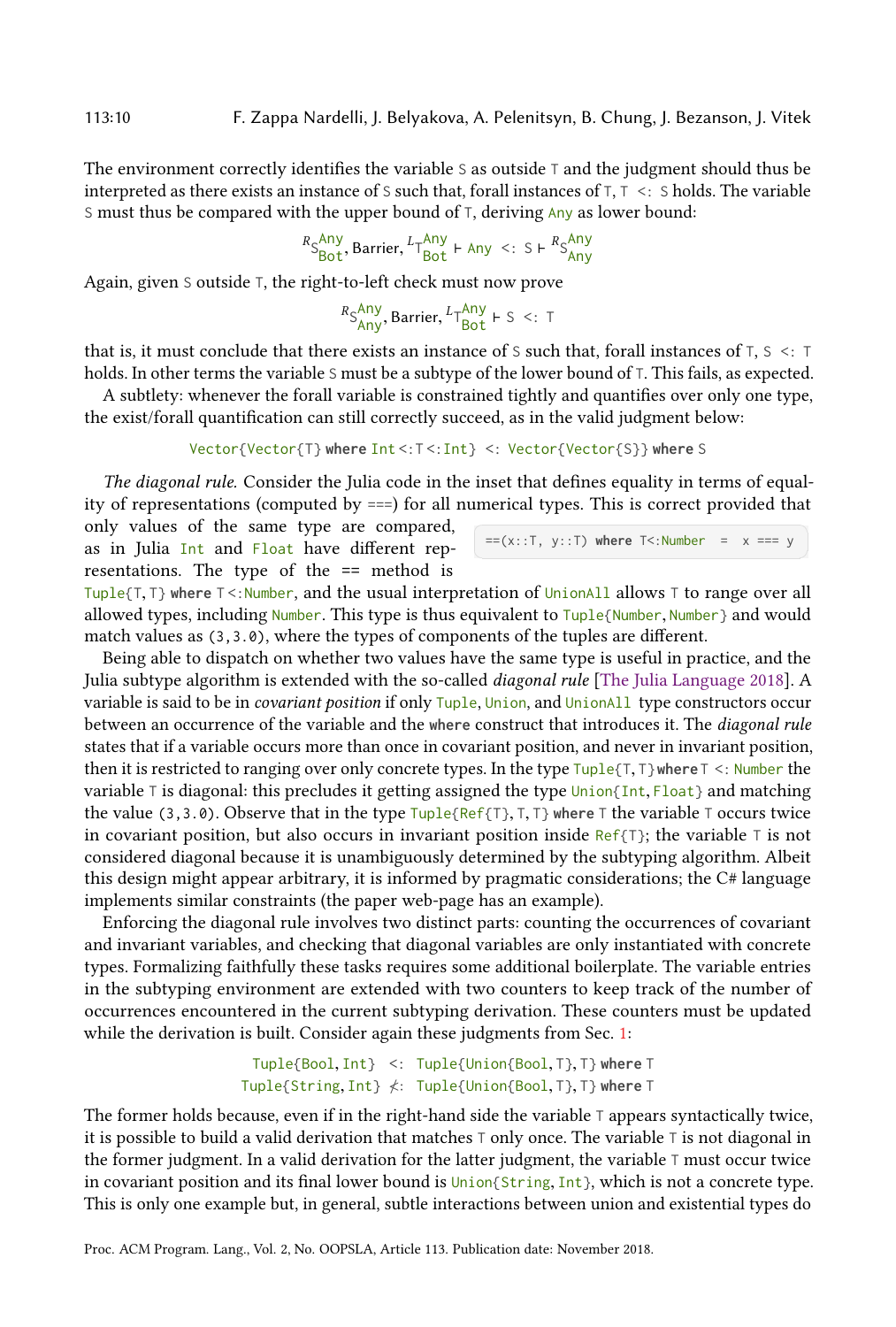not allow counting occurrences to be correctly performed statically; it must be a dynamic process. The check that diagonal variables are bound only to concrete types is then performed during the validation of the consistency of the environment.

# <span id="page-10-0"></span>3.2 Specification of the subtyping algorithm

Our formalization of Julia subtyping is reported in Fig. [2.](#page-11-0) It closely follows the intuitions presented in the previous section.

A *variable definition*, denoted  ${}^L\top_{lb}^{ub}$  or  ${}^R\top_{lb}^{ub}$   $_{(co,io)}$ , specifies a variable name  $\top$ , its lower bound  $lb$  and A variable aefinition, denoted  $\bigcup_{lb}$  or  $\bigcup_{lb}$  (co, io)<sup>, s</sup>pectrics a variable name  $\bigcap$ , its fower bound *ub* and upper bound *ub*, and if it has forall (*L*) or exist (*R*) semantics. To model the diagonal rule, definitions for R-variables additionally keep two counters: co for covariant occurrences and io for invariant occurrences. Our notation systematically omits the counters as they are only accessed and modified by the auxiliary functions *add, upd* and *consistent*. A *barrier* is a tag, denoted Barrier. An environment, denoted by  $E$ , is composed by two stacks, denoted  $E$ , curr and  $E$ , past, of variable definitions and barriers. The following operations are defined on environments, where  $v$  ranges over variable definitions and barriers:

 $add(v, E)$ : push  $v$  at top of E.curr, with occurrence counters initialised to 0;

 $del(\top, E)$ : pop v from E.curr, check that it defines the variable  $\top$ , and push v at top of of E.past;

 $del(Barrier, E)$ : pop v from E.curr and check that it is a barrier tag;

search( $\tau$ , E): return the variable definition found for  $\tau$  in E.curr or E.past; fail if the variable definition is not found;

 $\mu p d\left(\mathbb{F}_{l}^{ub}, E\right)$ : update the lower and upper bounds of the variable definition  $\top$  in E.curr; if the variable is found in E. after a barrier then increase the invariant occurrence counter, and the covariant is found in  $E$  after a barrier then increase the invariant occurrence counter, and the covariant occurrence counter otherwise. Fail if the variable definition is not found;

reset\_occ<sub>E</sub>'(E) and max\_occ<sub>E1</sub>..E<sub>n</sub>(E): for each variable  $\top$  defined in E, reset\_occ<sub>E</sub>'(E) updates its oc-<br>currence counting with the occurrence counting for  $\top$  in E', while may see (E) updates its currence counting with the occurrence counting for  $\top$  in  $E'$ , while  $max\_occ_{E_1...E_n}(E)$  updates its occurrence counting with the max of the occurrence counting for  $\top$  in  $E_1...E_n$ ;

consistent(T, E): search T in E. If the search returns  $L_{lb}^{\text{t}}$ , then return true if  $E \vdash lb \Leftrightarrow ub$  and false<br>otherwise: while building this judgment recursive consistency checks are disabled. If the search otherwise; while building this judgment recursive consistency checks are disabled. If the search returns  ${}^{R}\tau_{l\mu}^{ub}$  then check if  $E \vdash lb \Leftrightarrow ub$  is derivable. If not, return false. If yes, additionally check the diagonal rule: if  $\omega > 1$  and  $i\omega = 0$  then its lower-bound *lb* must be a concrete type, as<br>checked by the *is* concrete<sup>(*lb*)</sup> function. The definition of this function is non-trivial as a lower bound checked by the *is\_concrete(lb)* function. The definition of this function is non-trivial as a lower bound might depend on the values of other type variable bounds. For example,  $\text{Vector}\lbrace T \rbrace$  is equivalent to a concrete type Vector{Int} only if both the upper and lower bounds of  $\top$  equal Int. At the time of writing, Julia's implementation of is concrete is heuristic and does not catch all possible concrete types. We omit its formalisation but our artifact includes a simple implementation. The shorthand *consistent*( $E$ ) checks the consistency of all variables in the environment  $E$ .

We assume that types appearing in a judgment are well-formed, as enforced by the typeof relation. We comment the subtyping rules. The rule ANY states that Any is the super-type of all types. The rule TUPLE\_LIFT\_UNION rewrites tuple types on the left-hand-side of the judgment in disjunctive normal forms, making the distributivity of unions with respect to tuples derivable. This rule can be invoked multiple times in a subtype derivation, enabling rewriting tuples in disjunctive normal form even inside invariant constructors. Rewriting is performed by the auxiliary function  $\text{lift\_union}(t)$ , which pulls union and where types out of tuples, anticipating syntactically the forall quantifications in a derivation. Symmetrically, the rule TUPLE\_UNLIFT\_UNION performs the opposite rewriting, delaying syntactically the exist quantifications, on union types appearing on the right-hand side of a judgment. The auxiliary function *unlift\_union*(*t*) returns a type *t'* such that  $t = lift\_union(t')$ .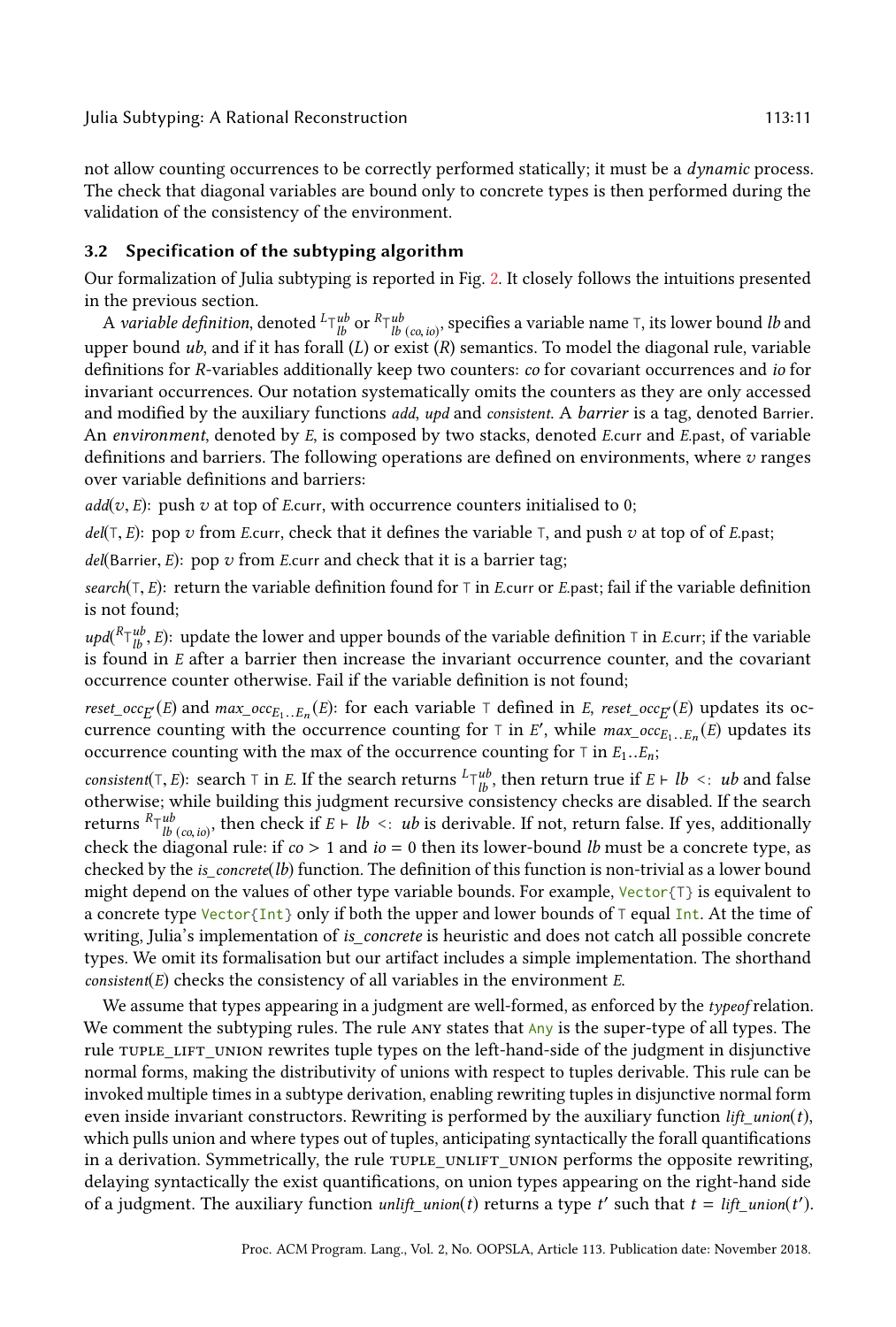<span id="page-11-0"></span>

| TUPLE                                                                                                                                                                                   | $\lceil$ TOP $\rceil$<br>[REFL]                                       |  |
|-----------------------------------------------------------------------------------------------------------------------------------------------------------------------------------------|-----------------------------------------------------------------------|--|
| $E \vdash a_1 \leq a'_1 \vdash E_1 \ldots E_{n-1} \vdash a_n \leq a'_n \vdash E_n$                                                                                                      |                                                                       |  |
| $E \vdash \text{Tuple}\{a_1, , a_n\}$ <: $\text{Tuple}\{a'_1, , a'_n\} \vdash E_n$<br>$E \vdash a \leq a \vdash E$                                                                      | $E \vdash t \le$ : Any $\vdash E$                                     |  |
| [TUPLE_UNLIFT_UNION]<br>$[\texttt{TUPLE\_LIFT\_UNION}]$                                                                                                                                 |                                                                       |  |
| $t' = unlift\_union(\text{Union}\{t_1, , t_n\})$                                                                                                                                        | $t' = lift\_union(Tuple{a_1, , a_n})$                                 |  |
| $E \vdash t \leq t' \vdash E'$                                                                                                                                                          | $E \vdash t' \leq t \vdash E'$                                        |  |
| $E \vdash \text{Tuple}\{a_1, , a_n\} \leq t \vdash E'$<br>$E \vdash t \le$ : Union $\{t_1, , t_n\} \vdash E'$                                                                           |                                                                       |  |
| [UNION_RIGHT]<br>UNION_LEFT                                                                                                                                                             |                                                                       |  |
| $E \vdash t_1 \leq t \vdash E_1 \ldots \text{reset\_occ}_E(E_{n-1}) \vdash t_n \leq t \vdash E_n$<br>$\exists j. E \vdash t \leq t_j \vdash E'$                                         |                                                                       |  |
| $E \vdash t \leq:$ Union{ $t_1, , t_n$ } $\vdash E'$<br>$E \vdash \text{Union}\{t_1, , t_n\} \leq t \vdash max\_occ_{E_1E_n}(E_n)$                                                      |                                                                       |  |
| $[APP_INV]$<br>APP_SUPER                                                                                                                                                                |                                                                       |  |
| $name{\mathcal{T}_1, \ldots, \mathcal{T}_m, \ldots} \leq t'' \in t ds$                                                                                                                  | $n \leq m$ $E_0 = add(Barrier, E)$                                    |  |
| $\forall 0 < i \leq n$ , $E_{i-1} \vdash a_i \leq a'_i \vdash E'_i \land E'_i \vdash a'_i \leq a_i \vdash E_i$<br>$E \vdash t''[a_1/\top_1  a_m/\top_m] \leq t' \vdash E'$              |                                                                       |  |
| $E \vdash name\{a_1, \ldots, a_m\} \leq: t' \vdash E'$<br>$E \vdash \textit{name}\{a_1, \ldots, a_m\} \le \textit{name}\{a'_1, \ldots, a'_n\} \vdash \textit{del}(\text{Barrier}, E_n)$ |                                                                       |  |
| $[R_INTRO]$                                                                                                                                                                             |                                                                       |  |
| $[L_INTRO]$<br>$add(^{R_{\overline{1}}t_{2}}_{t_{1}}, E) \vdash t \leq t' \vdash E'$                                                                                                    |                                                                       |  |
| consistent( $\top$ , E')                                                                                                                                                                | $add({}^{L}\top^{t_2}_{t_1},E) \vdash t \leq t' \vdash E'$            |  |
| $E \vdash t$ where $t_1 \leq t \leq t_2 \leq t' \vdash \text{del}(T, E')$<br>$E \vdash t \leq t'$ where $t_1 \leq \top \leq t_2 \vdash \mathit{del}(\top, E')$                          |                                                                       |  |
| $[R_L]$                                                                                                                                                                                 |                                                                       |  |
| $[L$ <sub>RIGHT</sub><br>search( $\top_1$ , E) = ${}^R\top_1{}^{u_1}_{l_1}$ search( $\top_2$ , E) = ${}^L\top_2{}^{u_2}_{l_2}$                                                          | $[L$ [ $L$ EFT]                                                       |  |
| search( $\top$ , E) = ${}^L\top_l^u$<br>outside( $\top_1, \top_2, E$ ) $\Rightarrow E \vdash u_2 \leq L_2 \vdash E'$                                                                    | search( $\top$ , E) = ${}^L\top$ <sup>u</sup>                         |  |
| $E \vdash t \leq: l \vdash E'$                                                                                                                                                          | $E \vdash u \leq t \vdash E'$                                         |  |
| $E \vdash u_1 \leq L_2 \vdash E''$<br>$E \vdash T_1 \leq T_2 \vdash upd(^{R}T_1 \frac{u_1}{\text{Union}}T_1, l_1, k_1, k')$<br>$E \vdash t \leq: \top \vdash E'$                        | $E \vdash \top \leq: t \vdash E'$                                     |  |
| $[R$ <sub>RIGHT</sub>                                                                                                                                                                   |                                                                       |  |
| $[R$ <sub>LEFT</sub> ]<br>search( $\top$ , E) = $R_{\top} u$                                                                                                                            |                                                                       |  |
| $(is_var(t) \wedge search(t, E) = {}^L\mathcal{S}_L^{u_1}) \Rightarrow \neg outside(\mathcal{T}, \mathcal{S}, E)$                                                                       | search( $\top$ , E) = $\binom{R}{1}$                                  |  |
| $E \vdash t \le u \vdash E'$                                                                                                                                                            | $E \vdash l \prec : t \vdash E'$                                      |  |
| $E \vdash t \leq T \vdash upd(\sqrt[R_{\text{min}}]{t \cdot t}, E')$                                                                                                                    | $E \vdash \top \leq : t \vdash \overline{upd(^{R} \top^{t}_{I}, E')}$ |  |
| $[\texttt{Type\_LEFT}]$<br>$[\texttt{Type\_RIGHT}]$                                                                                                                                     |                                                                       |  |
| is_kind(t <sub>1</sub> ) is_var(t <sub>2</sub> )                                                                                                                                        | $\neg$ is_var(a <sub>1</sub> )                                        |  |
| $E \vdash \text{Type{T}}$ where $\top \leq \top$ ype $\{t_2\} \vdash E'$                                                                                                                | $E \vdash type \circ f(a_1) \leq t_2 \vdash E'$                       |  |
| $E \vdash \text{Type}\{a_1\} \leq t_2 \vdash E'$<br>$E \vdash t_1 \leq: \text{Type}\{t_2\} \vdash E'$                                                                                   |                                                                       |  |
| [TYPE_TYPE]                                                                                                                                                                             |                                                                       |  |
| $add(Barrier, E) \vdash a_1 \leq a_2 \vdash E' \vdash a_2 \leq a_1 \vdash E'$                                                                                                           |                                                                       |  |
| $E \vdash \text{Type}\{a_1\} \leq \text{Type}\{a_2\} \vdash \text{del}(\text{Barrier}, E'')$                                                                                            |                                                                       |  |

Fig. 2. The subtype relation.

Proc. ACM Program. Lang., Vol. 2, No. OOPSLA, Article 113. Publication date: November 2018.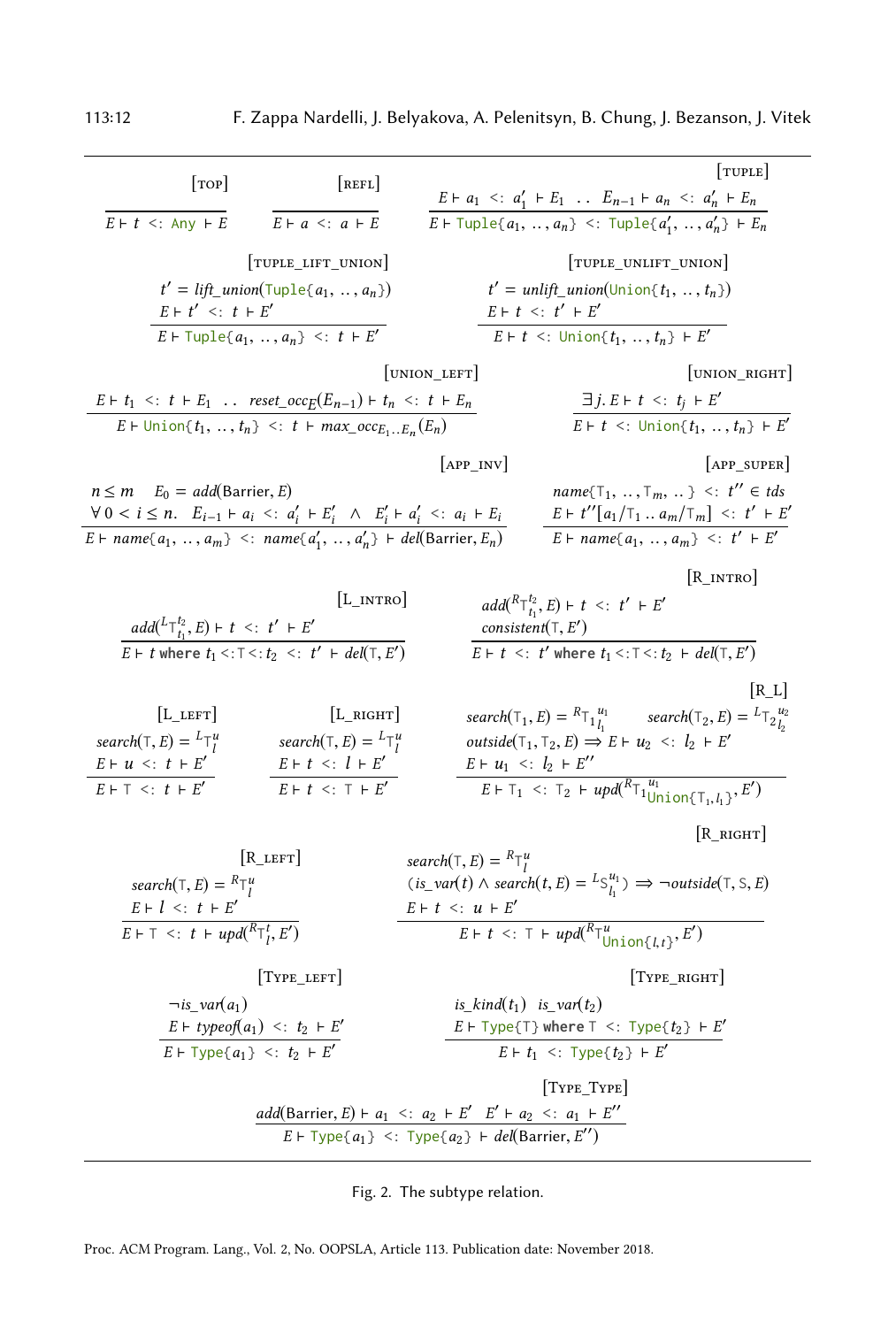Finally, the rule tuple checks covariant subtyping of the tuple elements. The constraints generated by subtyping each element are assumed by subsequent checks.

The, perhaps surprising, need for the TUPLE\_UNLIFT\_UNION rule is due to the *complex interaction* between invariant constructors, union types, and existentials. The following judgment:

Ref{Union{Tuple{Int}, Tuple{Bool}}} <: Ref{Tuple{T}} **where** <sup>T</sup>

is valid because  $\top$  can be instantiated with Union{Int, Bool}. However building a derivation without the TUPLE\_UNLIFT\_UNION rule fails. Initially the left-to-right check for invariant application generates the constraint  $T >:$  Union{Int, Bool}. Given the environment  $R_{\text{To}}^{-\text{Any}}$ Any<br>Union{Int,Bool}'<br>trying to prove the right-to-left check Tuple{T} <: Union{Tuple{Int}, Tuple{Bool}} gets stuck trying to prove  $T \le$ : Int or  $T \le$ : Bool. Rule TUPLE UNLIFT UNION enables rewriting the right-to-left check into Tuple $\{T\}$  <: Tuple $\{Union\{Int, Bool\}\}$ , which is provable because the existential quantification due to the Union in the right-hand side is syntactically delayed.

Rules UNION LEFT and UNION RIGHT implement the forall and exist semantics for union types on the left and on the right of the subtyping judgment. In rule UNION LEFT, the constraints generated by subtyping each element are assumed by each subsequent check and thus propagated into the final constraints. Discarding these constraints would allow proving that Pair{Union{Int, Bool}, Int} is a subtype of Pair{T, T} **where** <sup>T</sup>, which is incorrect. However, to count correctly the occurrences of variables for the diagonal rule, each forall subderivation must reset the dynamic counting of the occurrences to that of its initial state, while the occurrences of the variables in the final state must be updated with the max of their occurrences in each intermediary state. From UNION LEFT we immediately derive that Union{ } is subtype of all types, because its hypothesis is trivially validated by the forall quantification over an empty set. We conjecture that, given a type  $\text{Union}\lbrace t_1, \ldots, t_n \rbrace$ , the order of the types  $t_i$  is irrelevant for subtyping, but a formal proof is non-trivial.

Type application is governed by APP\_INV and APP\_SUPER. When subtyping type applications with the same callee, the rule app\_inv pushes a barrier onto the environment and checks the invariance of the actual type parameters. Constraints are all propagated across all subtype checks. If all checks succeed, the latest barrier is deleted from the environment and the final constraints are passed on. A subtlety: the number of actual parameters on the right-hand side can be smaller than that on the left-hand side. It is indeed always the case that partial application gives rise to super-types; for example Dict{Int, String} <: Dict{Int} holds because Dict{Int, String} denotes all dictionaries associating integers to strings, while Dict{Int} denotes all dictionaries associating integers to arbitrary values: it is natural to consider the latter a supertype of the former. Rule App\_Super enables replacing a user-defined type by its supertype in the left-hand side of a judgment; while doing so, the rule also appropriately instantiates the type variables of the supertype.

Rules L\_intro and R\_intro add a **where** introduced variable to the current environment, specifying the relevant forall  $(L)$  or exist  $(R)$  semantics, and attempt to build a subtype derivation in this extended environment. Finally, since it gets out of scope, the introduced variable is deleted from the curr list and added to the past list. Variables with exist semantics might have had their bounds updated in unsatisfiable way; before discarding them, the consistency of their bounds is checked by the *consistent*( $\tau$ ,  $E$ ) auxiliary function.

Subtyping for type variables is governed by rules L\_LEFT, L\_RIGHT, R\_LEFT and R\_RIGHT. Type variables with forall semantics are replaced with the hardest-to-satisfy bound: the upper bound if the variable is on the left of the judgment, and the lower bound if the variable is on the right. Variables with exist semantics are instead replaced with their easiest-to-satisfy bound, and, to keep track of the match, bounds of these variables are updated if a successful derivation is found, reflecting their new bound. By symmetry one would expect the rule  $R$ \_LEFT to update  $\top$  upper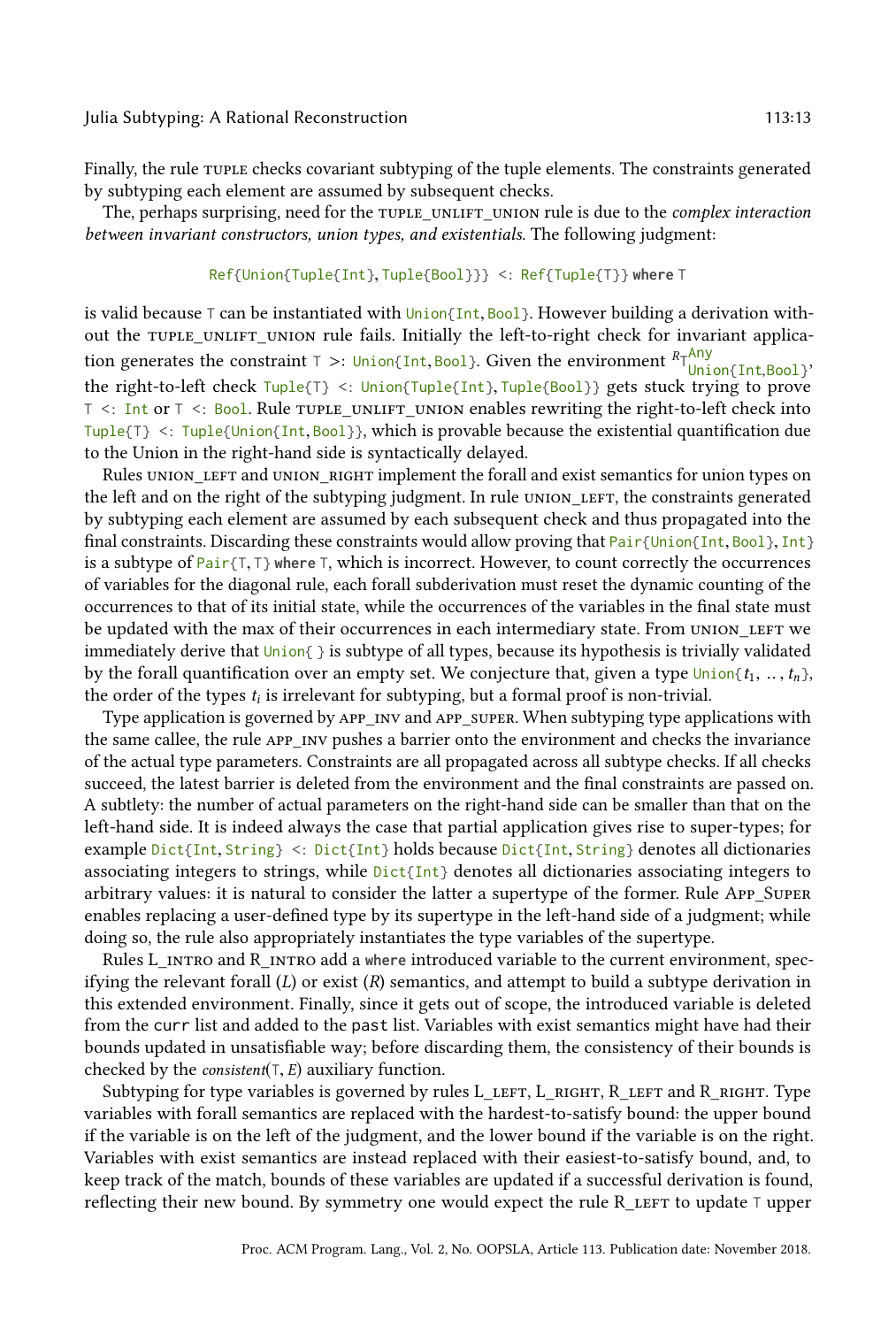113:14 F. Zappa Nardelli, J. Belyakova, A. Pelenitsyn, B. Chung, J. Bezanson, J. Vitek

bound with  $t \cap u$ . Until recently, it was believed that, because of invariance, the explicit ordering of the checks performed by rule  $AP\_{INV}$  or TYPE\_TYPE would ensure that  $t \leq u$  had already been checked by rule R\_RIGHT. Therefore it would always hold that  $t = t \cap u$ , avoiding the need to compute intersections of Julia types. To everybody surprise this turned out to be false. Consider:

Vector{Vector{Number}} <: Vector{Union{Vector{Number}, Vector{S}}} **where** Int <:S <:Signed

This judgment contradicts the idea that Vector{S} can be subtype of Vector{Number} only if S is equivalent to Number, which is not possible here. However both Julia and our formalization can build a derivation for it: due to the existential on the right-hand side, the check that ought to ensure  $t \leq u$ , that is Number  $\leq$ : Signed, is skipped when performing the left-to-right subtype check of the invariant constructor Vector. In the spirit of this work, our formalization faithfully mimic Julia behaviour. Consequences and possible mitigations to this design issue are discussed in Section [5.3.](#page-19-0)

To account for the exist/forall quantification inversion, the R\_RIGHT does not apply if the type on the left is a variable with forall (that is, L) semantics and the variables are in the exists/forall quantification (the check  $\neg\textit{outside}(\top, S, E)$  is responsible for this). Matching R-L variables is specially dealt by the R\_L rule, which also performs the necessary outside check: if the R-variable is outside, then the bounds on the L-variable must constraint it to only one type. For this the check  $ub \leq lb$ is sufficient, as the other direction is later verified by the environment consistency check.

Subtyping the Type construct is more subtle than expected. Recall that for each type or plain-bit value a, the singleton type  $\text{Type}\{a\}$  is an abstract type whose only instance is the object a. Subtyping two  $Type{a}$  is analogous to check invariance of constructors, as done by rule Type. Type. But there are additional cases to be considered. Type ${a}$  is subtype of the type of a (e.g. Type ${1}$  <: Int), as enforced by the rule TYPE\_LEFT. Conversely,  $Type{t}$  has subtypes only if t is a type variable, and the only subtypes are kinds; the recursive check updates correctly the constraints for  $t$ .

Interestingly, reflexivity of subtyping is not derivable from these rules, due to the asymmetric treatment of *L* variables. Consider for instance  $L_T$ Any ⊢  $T$  <: T: the judgment ought to be true, but the subtyping rules will independently replace the left and right occurrences of  $T$  by upper and lower bounds, ignoring that the same variable was thus attempting to prove  $L_T \frac{Any}{Bot}$  ⊢ Any <: Bot. Julia 0.6.2 subtype algorithm systematically performs reflexivity checks on the fast path; reflexivity ought to hold. This is solved by explicitly adding the REFL rule to the system. Plain-bit values behave as singleton types; as such, the rule REFL is the only one that applies on plain-bit values.

We made the explicit choice of not baking transitivity into the subtype rules, expecting it to be derivable. This design choice allowed us to identify a bug in Julia 0.6.2, discussed in Sec. [4.4.](#page-16-0) More interestingly, it turned out that by exploiting empty tuples it is possible to build judgements for which transitivity does not hold, as discussed in Sec. [5.1.](#page-17-0) Although surprising, the programming practice is not affected because empty tuple types are not inhabited.

Unprovable judgments. Julia's subtype algorithm, and in turn our formalization, cannot prove all judgments expected to hold. For instance it cannot prove:

```
(Tuple{T} where String <:T <:Int) <: Union{ } or Tuple{Union{ }} <: Union{ }
```
despite all these types having no elements (the type on the left-hand side being a valid Julia type). Additionally, constraints on type variables that are declared in the type definitions, such as in **struct** Foo{T<:Integer} **end**, are not relied upon by subtyping; therefore it is not possible to prove judgments as (Foo{T} **where** T) <: Foo{T} **where** T <:Integer. For dispatch these are not issues, as similar examples do not occur in the programming practice.

Omitted features. Our work omits the Vararg $\{\tau, N\}$  construct. This can be used as last parameter of a tuple to denote N trailing arguments of type T. Supporting it would add considerable boilerplate

Proc. ACM Program. Lang., Vol. 2, No. OOPSLA, Article 113. Publication date: November 2018.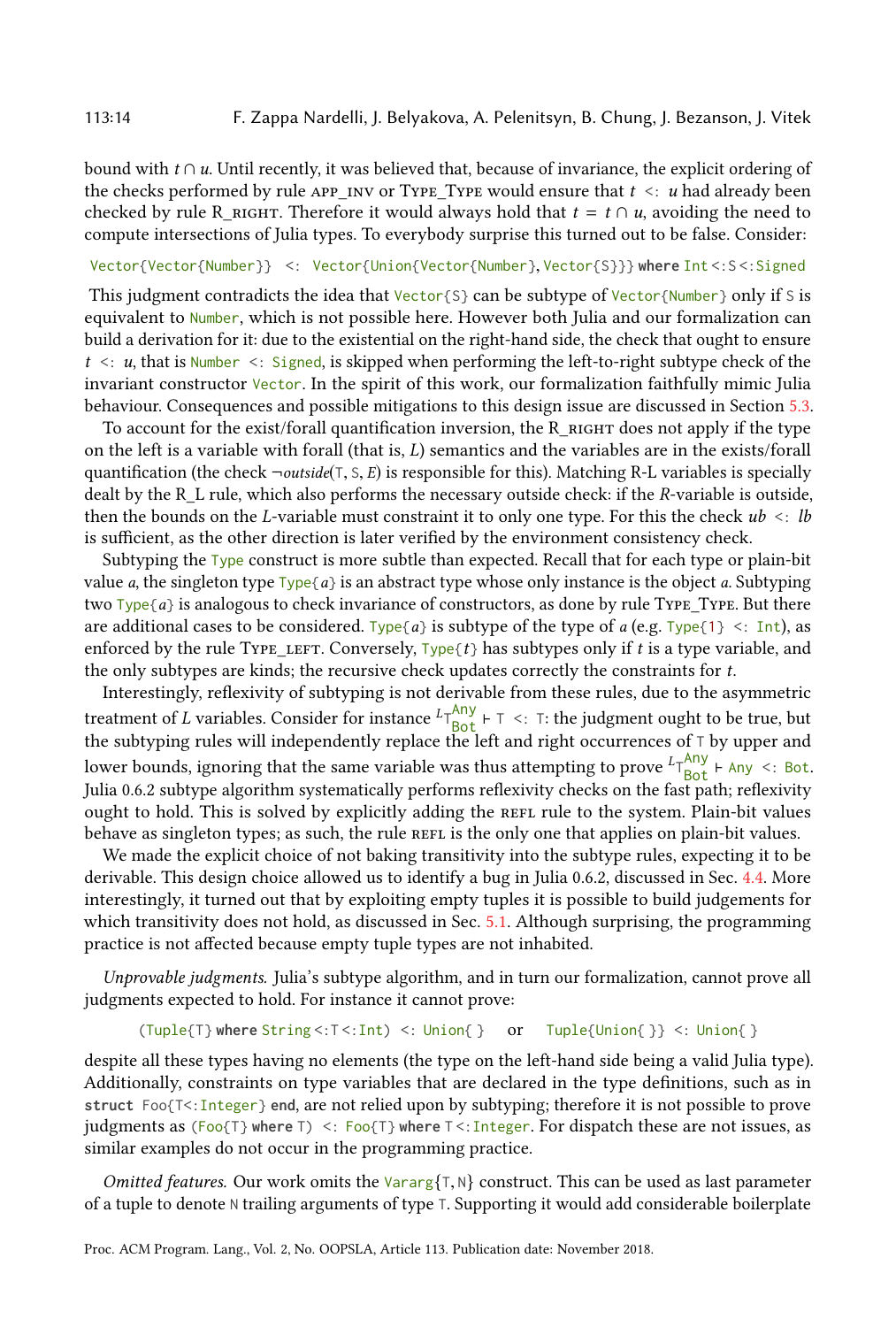to the formalization to distinguish the case where a concrete integer has been supplied for N from the general case where it is left parametric, without adding interesting interactions between the type system features.

We mentioned that Julia type syntax allows to instantiate explicitly existential types, via the syntax (t where  $t_1 \leq t \leq t_2$ )  $\{a\}$ . These types are immediately rewritten by Julia frontend into their equivalent "beta-reduced" type  $t[a/T]$ ; this behavior can be modeled by a simple ahead-of-time rewrite step, which we omit for simplicity from our formalization, although it is performed by our reference implementation.

# 4 EMPIRICAL VALIDATION

Is the complexity of Julia's subtype relation motivated by real-world requirements? If not, then a simpler notion of subtyping may be devised. Is our specification a model of the reference implementation? Perhaps we have over-engineered a specification with unnecessary rules or missed some important corner cases.

To answer both questions we present data obtained by considering 100 popular Julia projects from GitHub. We show through static analysis that developers avail themselves to the full power of the Julia type annotation sublanguage, and dynamic analysis allows us to answer whether ours is a faithful model.

# 4.1 Type annotations in the real-world

The need for an expressive subtype relation must be motivated by real-world use cases. We analyzed a corpus of projects and extracted statistics on all type declarations. In Fig. [3\(](#page-14-0)a) each bar depicts the total number of types declared by a project, how many of those type declarations have at least one type parameter, and how many of those apply a bound to one of their parameters. The total number of types declared in the corpus is 2 717, with the Merlin package defining the per-package

<span id="page-14-0"></span>

Fig. 3. (a) Type declarations (upper). (b) Proportion of complex types in methods (lower).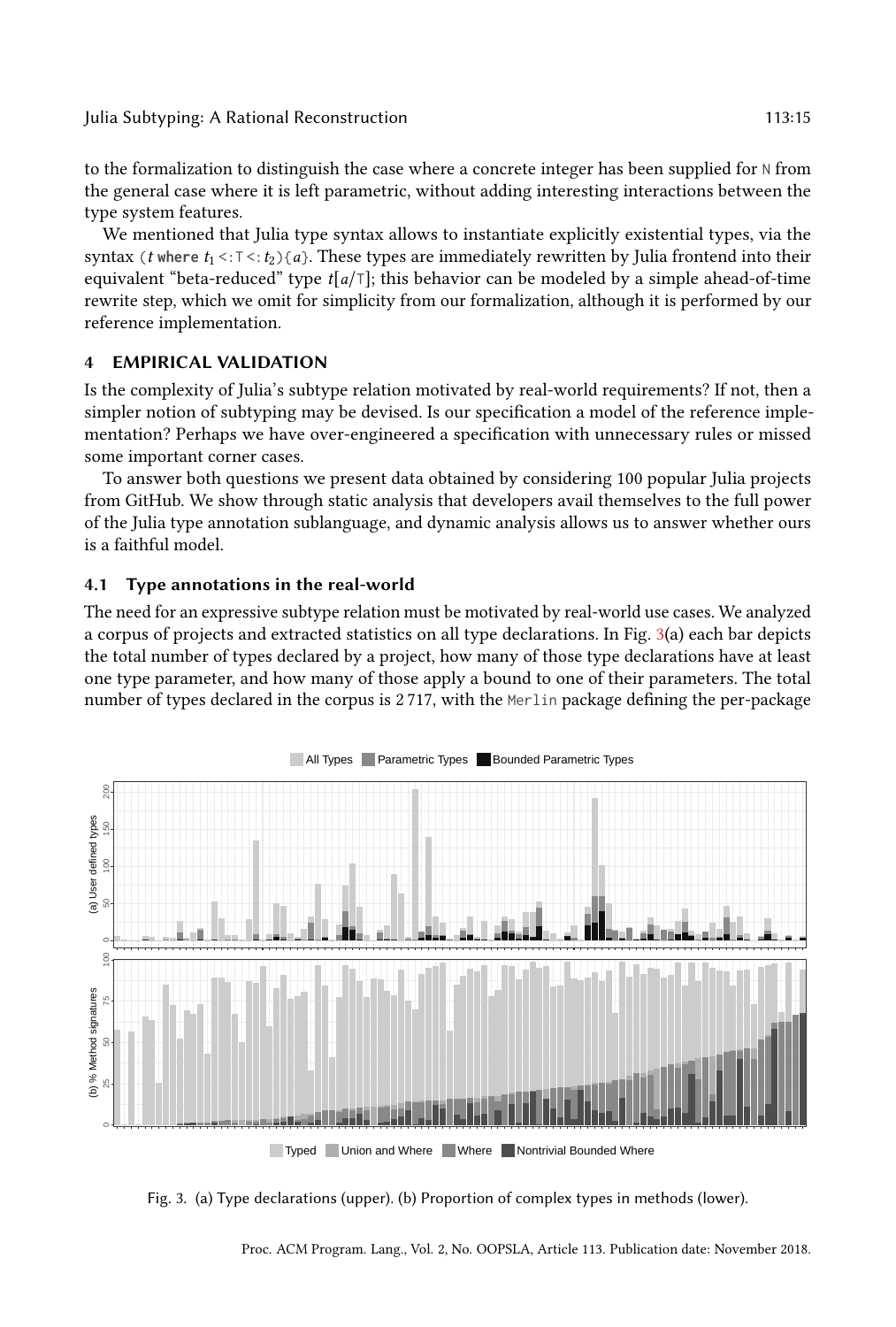maximum of 204 types. The median number of types declared in a package is 15, with 60% of the packages defining at least 10 types. The total number of parametric types is 815 and the number of bound parametric types (where the bound is not trivial, i.e. Any) is 341.

Fig. [3\(](#page-14-0)b) depicts four statistics for each project regarding type annotations on methods: of methods with at least one argument of a type other than Any, methods with a union or a where clause, methods with a where clause, and methods with a where clause with at least one explicit bound. The mean proportion of union or where clauses is 18%, the mean proportion of where clauses is 16%, and the mean proportion of nontrivial where clauses is 6%. These numbers exclude the standard library: language implementors are more likely to use advanced features than end-users.

Overall these numbers suggest that programmers use the type declaration features of Julia and even the more complex where-bounded type annotations occur in most projects.

# 4.2 Re-implementing Subtyping

We wrote our own implementation of Julia subtyping in Julia. Our development comprises about 1,000 lines of code. For parsing types, we rely on Julia's parser but prevent front-end simplification. Our subtyping rules do not naturally define an algorithm. For instance, in the simple judgment  $\text{Union}$ [Int, String} <: Union{String, Int} two rules apply, namely UNION LEFT and UNION RIGHT, but a derivation requires UNION LEFT to be used first. The challenge is thus to direct the search in the proof space. Our implementation applies the following strategy:

- (1) if the type on the right-hand side is Any, return true;
- (2) if union LEFT applies, then it has higher priority than all other rules (including union  $R$  RGHT);
- (3) if the left-hand side and right-hand side are both type variables, analyze their  $L$  or  $R$  annotations to check if the R\_L rule applies;
- (4) TUPLE LIFT UNION and TUPLE UNLIFT UNION have higher priority than TUPLE;
- (5) replacing a type variable with its lower or upper bound is prioritary over decomposing **where** constructs;
- (6) rule app\_inv has higher priority than rule app\_super.

Additionally, in rules L\_LEFT, L\_RIGHT, and R\_L, we substitute all occurrences of the left variable  $\top$ ; this simplifies the search of the states where the REFL rule must be applied. As we mentioned, when checking consistency of the environment, nested calls to the function consistent are disabled and assumed to succeed. Our implementation can exhaustively explore the search space due to the UNION\_RIGHT existential quantification; this is the only source of backtracking. A complete implementation of the auxiliary function *unlift\_union* is complex, our implementation is heuristic.

Our implementation outputs XML traces of derivations, useful for manual inspection, and collects statistics about the rule usage. Comforting the above claims, rule usage statistics confirm that all rules are needed to validate real-world subtype judgments, including the perhaps surprising unlift\_union and R\_L, used respectively 27 and 1163 times on a benchmark of 6 millions tests.

#### 4.3 Subtyping validated

Our first benchmark is the test suites for the Julia subtype implementation internally used by Julia developers (test/subtype.jl): about 160 hand-picked tests inspired by bug-reports, and 335 097 subtype queries over a list of 150 types for properties of the subtype relation such as  $\text{Union}\{T, S\}$  == T implies S <: T. Our reference implementation passes all the tests from both test suites.

To further explore corner cases, we developed a fuzzer that generates pairs of types; it builds on the approach pioneered by [Claessen and Hughes](#page-22-7) [\[2000\]](#page-22-7) to fuzz-test a unification algorithm. The key idea is to randomly generate one term, and derive a second term by mutation of the first one. Our fuzzer relies on the FEAT library by [Duregård et al.](#page-22-8) [\[2012\]](#page-22-8) to enumerate exhaustively up to a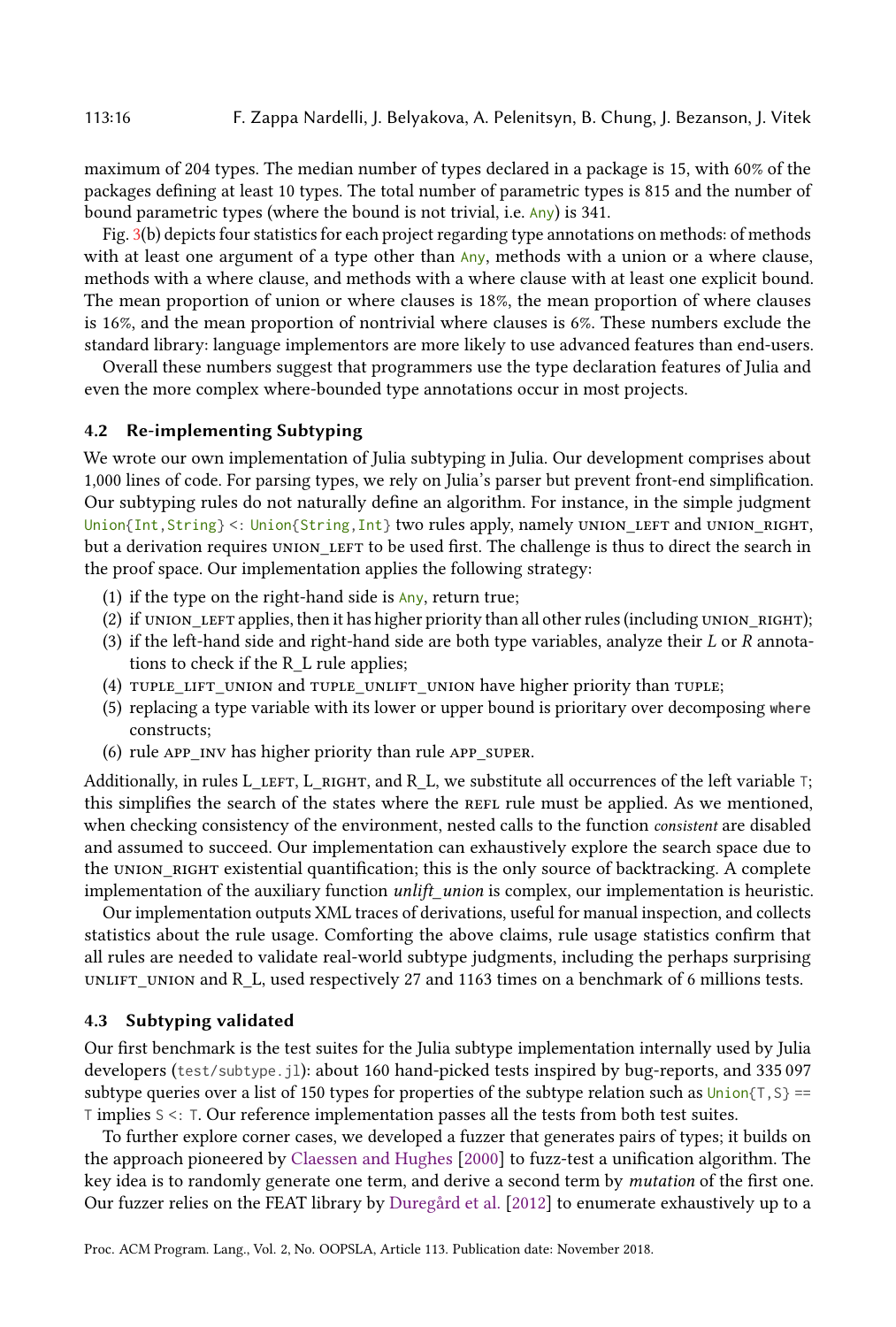certain size pre-types over a simplified algebra of type constructors:

$$
p ::= \Box \mid \text{Union}\{p_1, p_2\} \mid \text{Tuple}\{p_1, p_2\} \mid \Delta\{p\}
$$

Every pre-type is then mutated by replacing the instances of the placeholder  $\Box$  with either the concrete type Int, or the abstract type Number, or a type variable T. If a type variable is used, it is bound by a **where** clause at the top level. Additionally, the placeholder △ is instantiated by either the concrete type constructor Val, or by the abstract type constructor Ref. Mutating from a simplified algebra ensures that generated types satisfy the well-formedness conditions imposed by Julia. Pairs of mutated types from the same pre-type are then passed to Julia and compared with our implementation. The generated types explore many corner cases of the algorithm (e.g. type variables appearing in covariant/invariant positions, tuple and union types, and various combinations of concrete/abstract matching). The fuzzer discovered three previously unknown issues in the Julia implementation (reported in Appendix [B\)](#page-25-0).

Finally, to stress test our implementation on realistic workloads, we instrumented the Julia C runtime to log all the calls to the subtype function. We traced the execution of the commands **using** PkgName and Pkg.test(PkgName) for 100 packages. The former builds the dispatch table for the methods defined in the imported package, calling subtype to sort their types. The latter executes tests, allowing us to explore the calls to subtype performed during execution. To reduce noise in the logs, we filter duplicates and precompile all dependencies of packages before logging anything. Our implementations of typeof and subtype require that all the declarations of user-defined types (denoted tds in the formalization) are passed as an argument. We wrote a tool that dumps the whole subtype hierarchy loaded in a Julia instance, by starting from the type Any and recursively walking the type hierarchy. We compare the outcome of each logged subtype test (ignoring those for which at least one type is not well-formed) with the result returned by our implementation.

Our subtype implementation differs from Julia's algorithm on 122 tests out of <sup>7</sup>,612,<sup>469</sup> (of which 6,014,476 are non-trivial, that is they are not instances of the TOP or REFL rule, or subtype tuples with different number of arguments). Per-package numbers are reported on the project's web-page. We have manually inspected and analyzed the failures: 120 are instances a Julia 0.6.2 bug described below, which we reported and has been acknowledged and fixed. The remaining 2 cases are also suspected to be Julia bugs and are under examination.

#### <span id="page-16-0"></span>4.4 Julia Bugs

Since the inception of this project, we have discovered and reported several issues affecting Julia 0.6.2 subtyping. Appendix [B](#page-25-0) lists all our bug reports, here is a discussion of the most interesting ones.

The majority of discrepancies on the realistic workload of the previous section, 120 differences out of 122, can be reduced to judgments of this form: Tuple{Ref{Ref{T}} **where** T,Ref{T} **where** T} <: Tuple{Ref{S},S} **where** S. Such judgments hold in Julia 0.6.2, though they should not. We reported this issue to the Julia developers and it has been promptly fixed; it was due to the incorrect treatment of variables that go out of scope.

While developing our system, we also identified corner cases of Julia subtype design which were not covered by the reference test suite. These include subtle bugs affecting reflexivity and transitivity of subtyping in Julia 0.6.2 design. The transitivity one is interesting. These two judgments hold:

Tuple{Number,Number,Ref{Number}} <:Tuple{T,T,Ref{T}} where T (2)<br>(Tuple{T,T,Ref{T}} where T) <:Tuple{S,S,Ref{Q}} where Q where S

<span id="page-16-2"></span><span id="page-16-1"></span>(Tuple{T,T, Ref{T}} **where** T) <: Tuple{S,S, Ref{Q}} **where** <sup>Q</sup> **where** <sup>S</sup> (3)

but their transitive closure does not hold:

```
Tuple{Number,Number,Ref{Number}} ̸<: Tuple{S,S, Ref{Q}} where Q where S
```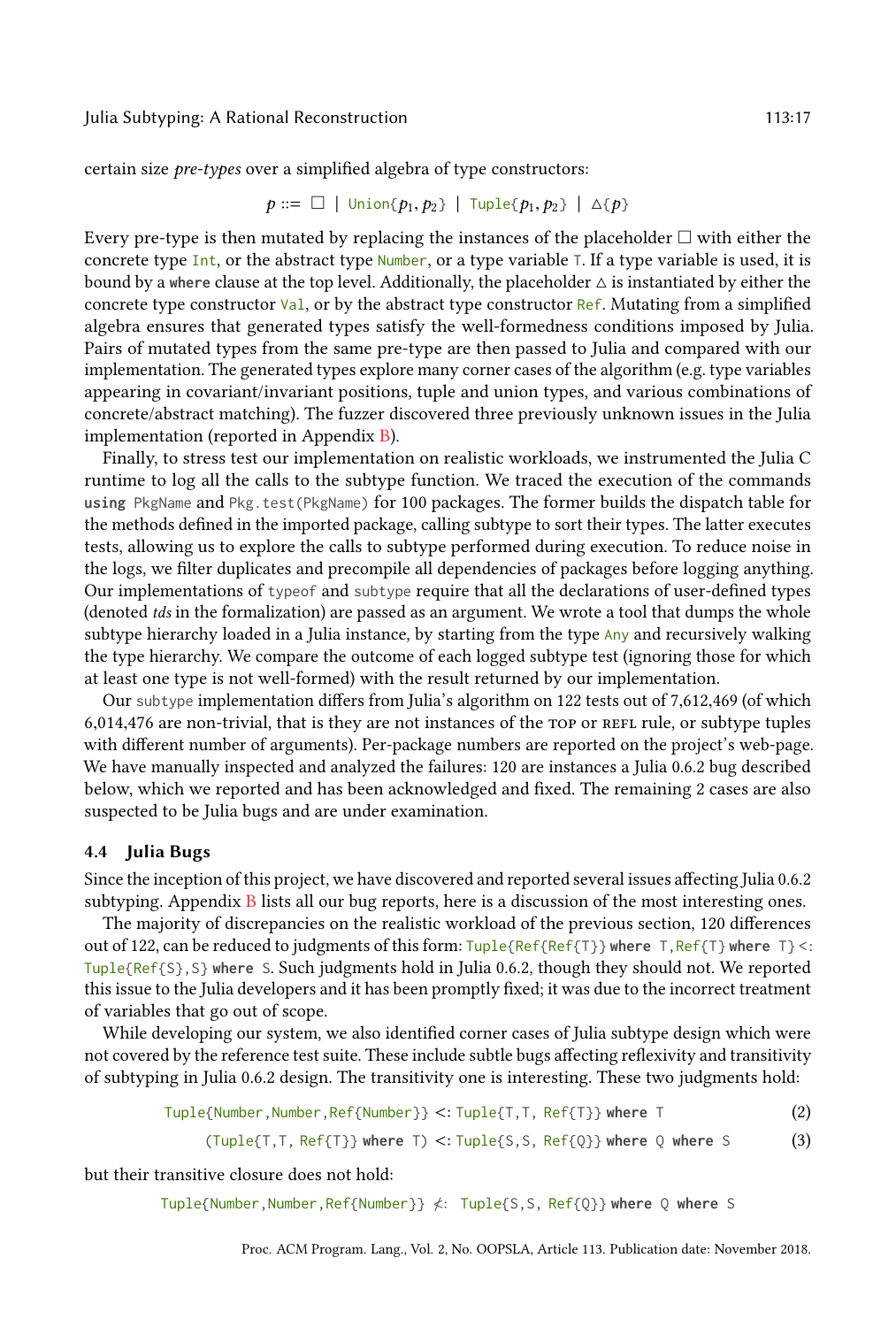Type variable S is diagonal, so its lower bound cannot be the abstract type Number. This is a design issue. In the judgment [\(3\)](#page-16-1), it is incorrect to allow the diagonal variable S to be instantiated with the variable  $\top$  because there is no guarantee that  $\top$  itself is instantiated with a concrete type. Indeed in judgment  $(2)$  the variable  $\top$  is not diagonal, and gets instantiated with the abstract type Number. Our formalization makes the problem evident: occurrence counters to identify diagonal variables are only kept and updated for right variables. The issue will be fixed in the next revision of Julia by keeping occurrence counters for left variables too.

One more surprising issue affects Julia's frontend. We mentioned that the frontend implicitly performs several simplifications when parsing and building the internal representation of types; for instance, T **where** T is replaced by Any, or Union{Int,Int} is replaced by Int. In general these transformations are sound, with one notable exception: simplification of types under explicit type instantiation is incorrect. In our formalization we have:

```
(Vector{T} where T where S){Int} \neq: Vector{Int}
```
Julia incorrectly simplifies the type on the left-hand side as Vector{Int} (while it would be correct to rewrite it as Vector{T} **where** T) and concludes that subtyping holds. We have reported this arguably incorrect behavior.

# 5 DESIGN TRADEOFFS

In this work we set out to formalize the subtype relation as implemented by Julia 0.6.2; while doing so we have contributed to identifying both bugs in the current implementation and issues in the design. Most of these have been addressed by developers and are fixed in Julia 0.7dev, the development branch of Julia. In this section we briefly review alternative proposals to address potentially unsatisfactory design points, and discuss their implementation drawbacks.

# <span id="page-17-0"></span>5.1 Transitivity and uniqueness of the bottom type

In Julia, types Tuple{Vector{T}, Union{ }} **where** <sup>T</sup> and Tuple{Vector{T} **where** <sup>T</sup>, Union{ }} are equivalent, and the following judgments hold:

$$
Tuple{Vector{T} where T, Union{T} } <: Tuple{Vector{S}, Vector{S}} where S
$$

(Tuple{Vector{S}, Vector{S}} **where** S) <: Tuple{Q, Q} **where** <sup>Q</sup> (4)

However, in Julia 0.6.2 their transitive closure does not, as we have:

<span id="page-17-2"></span><span id="page-17-1"></span>
$$
Tuple{Vector{T} where T, Union{T}} \nless: Tuple{Q,Q} where Q
$$
\n(5)

The judgment [\(4\)](#page-17-1) holds because for all instantiations of S the type Vector{S} is concrete and Union{ } is a subtype of any type, while in judgment [\(5\)](#page-17-2) the diagonal rule prevents subtyping because the type Vector{T} **where** T is abstract. This has been fixed in Julia 0.7dev by making [\(4\)](#page-17-1) false. We argue that this solution in unsatisfactory. It is odd to have

```
(Tuple{Vector{S}, Vector{S}} where S) ̸<: Tuple{Q, Q} where Q
```
while any instantiation of S with a concrete type, e.g. Int, leads to valid subtyping, e.g.:

Tuple{Vector{Int}, Vector{Int}} <: Tuple{Q, Q} **where** <sup>Q</sup>

We propose an alternative design. The type  $Tuple{Union}$  { { or, more generally, any tuple type containing Union{} as one of its components) is not inhabited by any value, and dispatch-wise it behaves as Union{}. However, neither Julia 0.6.2 nor our formalization can prove it equivalent to Union{} because the judgment Tuple{Union{}}<:Union{} is not derivable: following Julia 0.6.2 semantics, the *lift* union function does not lift empty unions out of tuples. Extending *lift* union to lift empty unions, thus rewriting types such as Tuple{Union{}} into Union{}, is straightforward;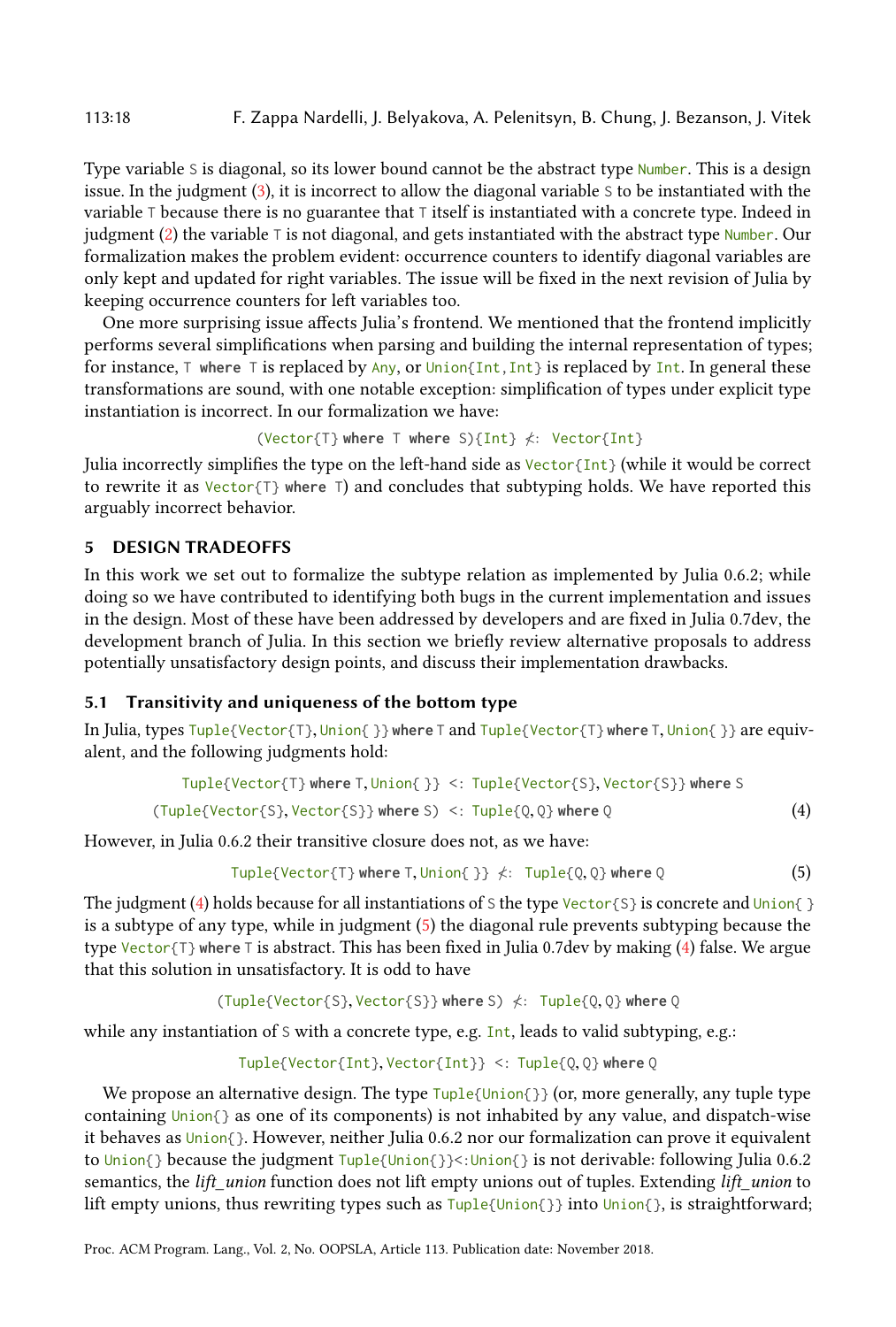the resulting subtype relation is not affected by the transitivity problem described above. We have modified our reference implementation along these lines. Testing over the real-world workloads does not highlight differences with the standard subtype relation, suggesting that this change does not impact the programming practice. However, this alternative design has implementation drawbacks. Assuming that a  $Tuple{t}$  type in a program where t is unknown yields a 1-element tuple type becomes incorrect, making dataflow analyses more complex. Also, uniqueness of the bottom type is lost, and testing if a type is bottom (a test that occurs surprisingly often in Julia code-base) becomes slower. These tradeoffs are being investigated by Julia developers.

# 5.2 Ahead-of-time normalization and static detection of diagonal variables

We have seen in Sec. [3.1](#page-5-0) that the interactions between subtyping invariant constructors, union types, and existential types make dynamic lifting and unlifting of union and existential types with respect to tuples necessary to specify a complete subtype relation. It is, however, interesting to explore if an ahead-of-time normalization phase has any benefit.

Since lifting unions across invariant constructors is unsound, our normalization phase rewrites tuples of unions into unions of tuples, pulling wheres out of tuples and pushing wheres inside unions, both at top-level and inside all invariant constructors. Additionally, it rewrites tuples with a bottom element into the bottom type, as suggested in Sec. [5.1.](#page-17-0)

Search over normalized types does not require the rule TUPLE\_LIFT\_UNION anymore, but rule TUple\_unlift\_union is still crucial (even more so) for completeness. Despite this, ahead-of-time normalization may have benefits. At the end of Sec. [3.1](#page-5-0) we explained that in a type such as

# Tuple{Union{Bool, T}, T} **where** <sup>T</sup>

it is not possible to determine statically if the variable  $\top$  is diagonal as this depends on the type on the left-hand side of the judgment and on the derivation. However, if this type is normalized into the equivalent type

#### Union{Tuple{Bool,  $T_1$ } where  $T_1$ ,  $T_1$ <sub>Uple{</sub> $T_2$ ,  $T_2$ } where  $T_2$ }

the confusion about the variable  $\top$  is removed: the variable  $\top_2$  is diagonal, while the variable  $\top_1$  is not. It is then straightforward to write a function *mark* diagonal that marks variables over normalized types as diagonal whenever they occur more than once in a covariant context and never in an invariant context. In the general case, static marking can only approximate the dynamic counting of occurrences, for variables that appear in bounds get expanded only while building a complete derivation. However, the static counting has some nice properties.

First, a syntactic separation between diagonal and non-diagonal variables avoids subtle interactions of unions and type variables. Both Julia 0.6.2 and Julia 0.7dev, as well as our formalisation, state that the judgment below is correct:

```
(Tuple{Q, Int} where Q <:Union{Bool, S} where S) <: Tuple{Union{Bool, T}, T} where T
```
We argue that this judgment should not hold. The variable  $\tau$ , when matched with S and Int, should be considered diagonal. This becomes explicit if the right-hand side is normalized into the type Union{Tuple{Bool, T<sub>1</sub>} where  $T_1$ , Tuple{T<sub>2</sub>, T<sub>2</sub>} where  $T_2$ }; Julia 0.6.2 and Julia 0.7dev confirm that

```
(Tuple{Q, Int} where Q <:Union{Bool, S} where S) ̸<:
Union{Tuple{Bool, T_1} where T_1, Tuple{T_2, T_2} where T_2}
```
Additionally, it might be argued that static marking of diagonal variables makes subtyping more predictable. As we briefly mentioned, to address the transitivity problem of Sec. [4.4,](#page-16-0) Julia 0.7dev identifies covariant and invariant occurrences of each variable also on types that appear on the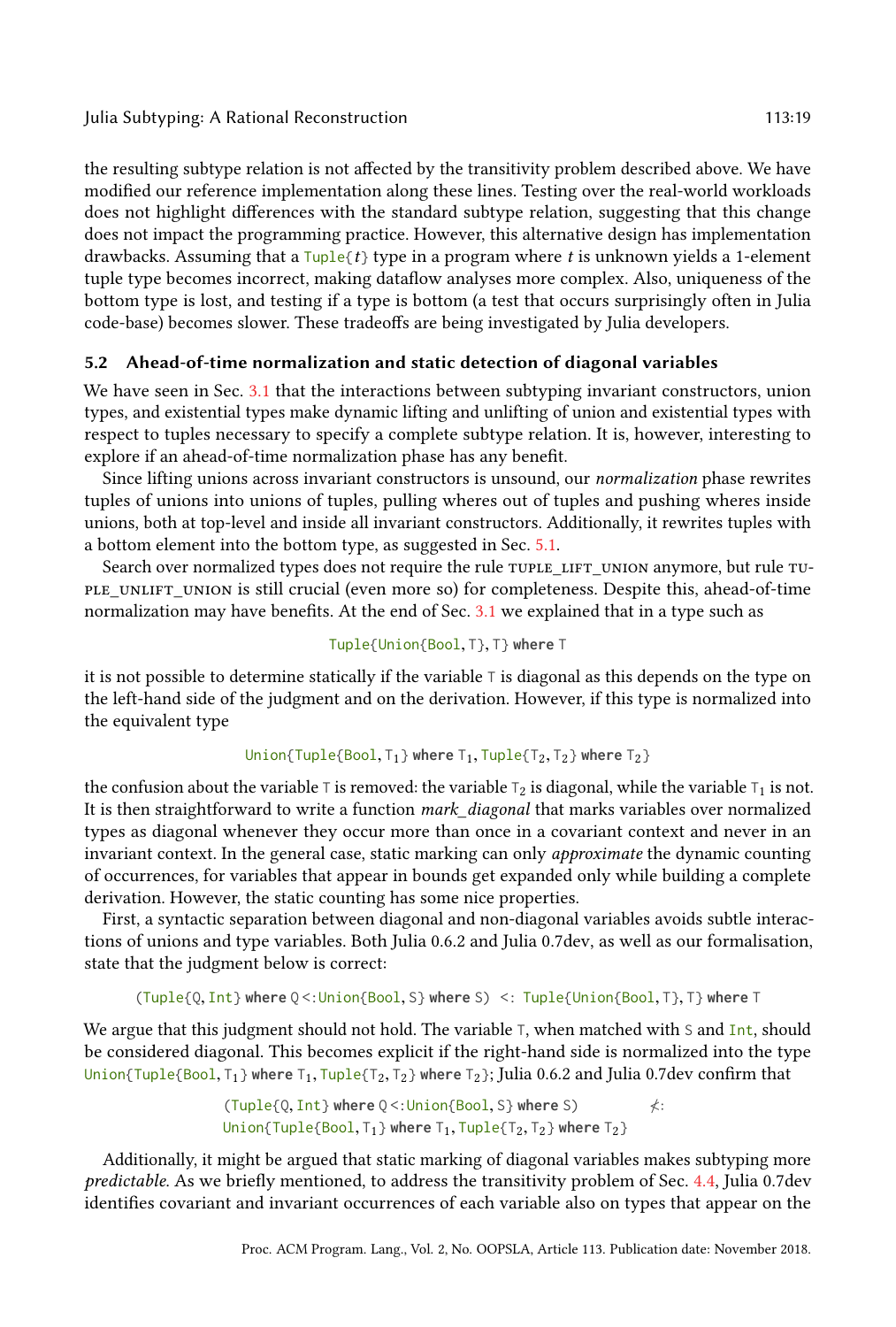left-hand side of the judgment. Diagonal variables are not allowed to have non-diagonal variables as lower-bounds. With this in mind, consider the judgments below:

<span id="page-19-2"></span><span id="page-19-1"></span>
$$
(Tuple\{T, S, S\} where T <: Ref\{S\} where S) <: Tuple\{Any, Q, Q\} where Q
$$
\n
$$
(Tuple\{T, S, S\} where T <:Ref\{S\} where S) <: Tuple\{Ref\{R\}, Q, Q\} where R where Q
$$
\n
$$
(7)
$$

Both judgments exhibit the same type on the left-hand side, matched against different types. In the former the variable S is diagonal: it occurs twice in covariant position, and, since the subtype derivation does not use the constraint  $T \leq R\epsilon f(S)$ , its invariant occurrence in  $R\epsilon f(S)$  is not counted. In the latter the derivation does use the information on the upper bound of  $\tau$ ; the variable S is no longer diagonal, and  $\circ$  (which is diagonal) cannot be instantiated with S. Programmers implement the methods of a function one at a time, possibly in different files; the lack of predictability of which variables are diagonal might lead to confusing dispatch behaviors. Static diagonal variable marking identifies the variable S as non-diagonal in both judgments: judgment [\(6\)](#page-19-1) no longer holds and the behavior of the type on the left-hand-side thus becomes consistent with [\(7\)](#page-19-2).

As an experiment we have modified our reference implementation of the subtyping algorithm to support ahead-of-time normalization and static marking of diagonal variables. This version passes the Julia regression test suites, and comparing the two algorithms over the real-world workload highlights only 41 differences. Of these, 35 of them reduce to 3 cases in which our modified algorithm cannot prove judgments due to our incomplete implementation of the *unlift* union function. Since Julia relies on a different search mechanism, it would not be affected by these. The remaining 6 are interesting: the typeof function sometimes behaves differently on a normalized type, affecting the subtyping of Typetypes. For instance, typeof(Tuple{Ref{T} where T}) returns DataType, but if the argument is normalized, typeof(Tuple{Ref{T}} **where** T) returns UnionAll.

Summarizing: in theory subtyping based on ahead-of-time normalization and static marking of diagonal variables might have some benefits. However, normalization results in explosion of types' size, which is unacceptable for the actual implementation of Julia. It is an open question whether a space-efficient subtyping algorithm can implement this revised relation.

# <span id="page-19-0"></span>5.3 Intersection types and symmetric UNION\_LEFT

We have seen in Sec.  $3.2$  that rule R\_LEFT allows arguably incorrect judgments to be derived because it propagates the new upper bound for the right variable, instead of the intersection of the old and

new upper bounds. An hypothetical correct rule appears in the inset. Without native support for intersection types, computing the intersection of two arbitrary Julia types is a hard problem in itself. Julia code-base already includes a complex algorithm that computes an approximation of intersection of two types, which

| search( $\top$ , E) = $\binom{R}{l}$                                                                  |
|-------------------------------------------------------------------------------------------------------|
|                                                                                                       |
|                                                                                                       |
| $E \vdash l \prec : t \vdash E'$<br>$E \vdash \top \leq : t \vdash upd(^{R} \top^{t \cap u}_{l}, E')$ |

is used internally to compute dataflow informations, but this algorithm is too slow (and bug-ridden) to be integrated in the subtype algorithm. It should be noted that our counterexample is artificial and is unlikely to appear in the programming practice (e.g. it did not appear in the subtype calls we logged on real-world workloads, and it was not reported before), so there is a tradeoff between the extra complexity added to the implementation and the benefit of a more correct relation. In reply to our call, Julia developers have introduced a simple\_meet function which computes intersections for simple cases; our counterexample has not been addressed yet.

An ambitious redesign of Julia's internal type language, that would include native intersection types, has been considered, but no steps have been undertaken in this direction. This is an ambitious research project on its own.

As an aside note, we remark that support for intersection types would enable the alternative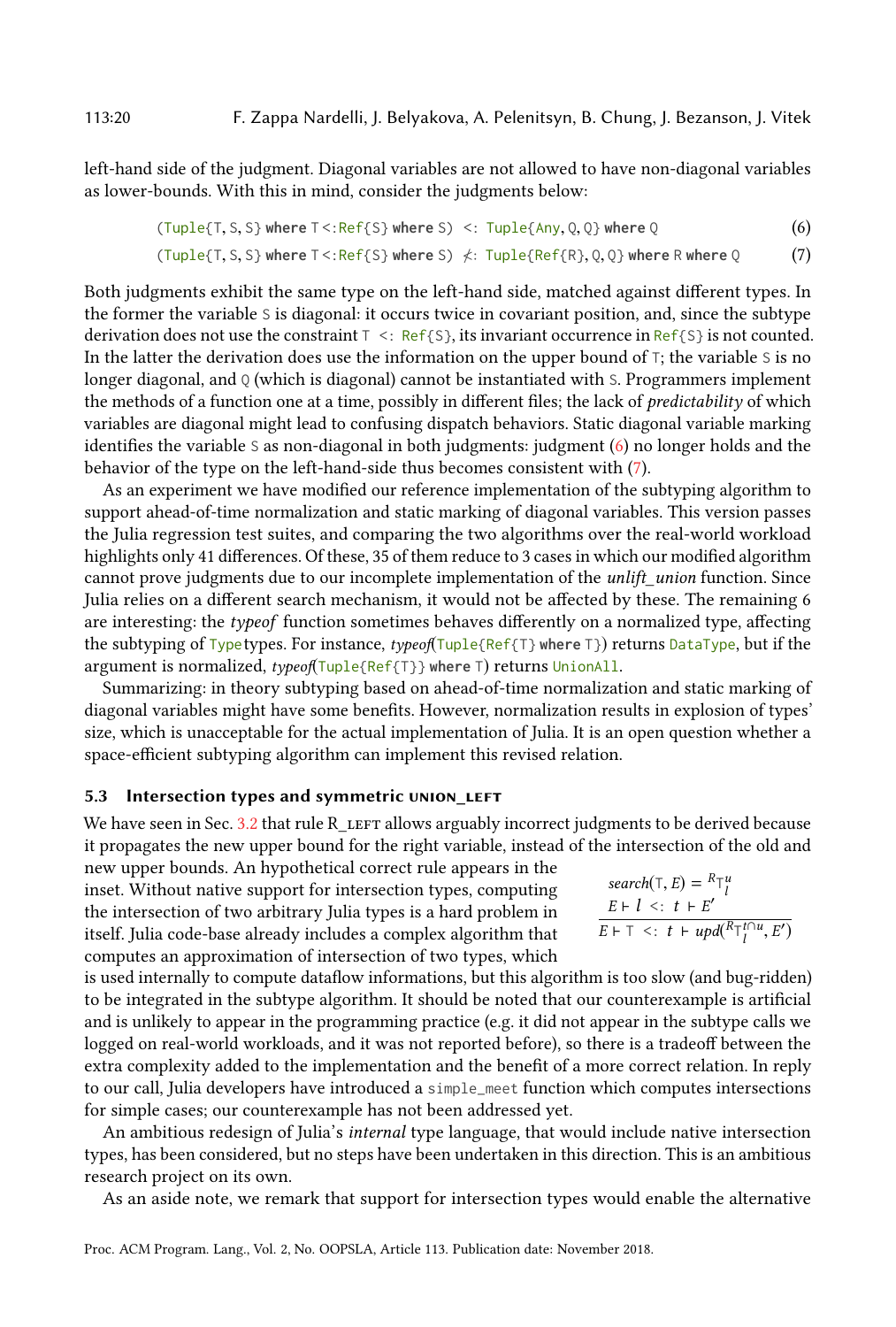formulation of rule UNION\_LEFT in the inset. The merge function returns an environment in which, for each variable, the lower bound is the union of all the

$$
\frac{E \vdash t_1 \leq t \vdash E_1 \dots E \vdash t_n \leq t \vdash E_n}{E \vdash \text{Union}\{t_1, \dots, t_n\} \leq t \vdash merge\left(E_1 \dots E_n\right)}
$$

lower bounds for the variable in  $E_1.E_n$ , and the upper bound is the intersection of all the upper bounds for the variable in  $E_1$ .. $E_n$ . In this formulation the order of the types in the list  $t_1$ .. $t_n$  is obviously irrelevant for subtyping, a property non-trivial to prove in the current formulation.

#### 6 RELATED WORK

Surprisingly for a dynamic language, Julia's subtype relation is defined over a rich grammar of types, which often is the prerogative of statically-typed programming languages.

Languages with multimethods differ on whether parametric polymorphism is supported or not. Most previous efforts focused on non-polymorphic types, such as Cecil [\[Chambers and Leavens](#page-22-9) [1994\]](#page-22-9), Typed Clojure [\[Bonnaire-Sergeant et al.](#page-22-10) [2016\]](#page-22-10), and MultiJava [\[Clifton et al.](#page-22-11) [2000\]](#page-22-11). Subtyping is used to check that classes implement all of the required methods of their supertypes. The subtype relations are defined over covariant tuples and discrete unions. Approaches that combine multimethods with parametric polymorphism are more involved. The earliest work, ML<: [\[Bourdoncle and](#page-22-12) [Merz](#page-22-12) [1997\]](#page-22-12), extends ML with subtyping and multimethods and shows that the type system is sound and decidable by showing that the constraint solving system that it uses to handle both subtyping and pattern matching is decidable. Following the ML polymorphism, types have only top-level quantifiers (for example,  $\forall \alpha$ .list[ $\alpha$ ] is allowed but not list[ $\forall \alpha$ .list[ $\alpha$ ]]), with subtyping being defined over monotypes. Constraints on type variables partially model union types: for instance, the type  $\forall \alpha$ .(int<: $\alpha$ , bool<: $\alpha$ ). $\alpha$  can be understood as the set union of int and bool. Due to the lack of nesting quantifiers, this does not equate to Julia's union types.

Universal polymorphism and parametric multimethods have been proposed in Mini-Cecil [\[Litvi](#page-23-5)[nov](#page-23-5) [1998,](#page-23-5) [2003\]](#page-23-6). Similar to ML<:, universal types have only top-level quantifiers. Fortress [\[Allen](#page-22-2) [et al.](#page-22-2) [2011\]](#page-22-2), in addition, supports arrow types, and internally uses both universal and existential types, with top-level quantifiers. Mini-Cecil and Fortress both use a constraint generation strategy to resolve subtyping; they support union and intersection types but do not provide distributivity "in order to simplify constraints solving" [\[Litvinov](#page-23-6) [2003\]](#page-23-6). For Mini-Cecil typechecking is decidable. Fortress argued decidability based on [\[Castagna and Pierce](#page-22-13) [1994\]](#page-22-13), though no proof is provided.

[Frisch et al.](#page-22-4) [\[2002,](#page-22-4) [2008\]](#page-22-5) studies the semantic interpretation of subtyping with union, intersection, negation types, and function types. Types are interpreted as sets of values; base types have their own denotation, and all the operators on types correspond to the equivalent set theoretical operations. Subtyping is defined semantically as inclusion of the sets denoted by types. The main challenge of the approach is due to the function types. However, only one type operator, namely, reference types, is described as an extension. An important contribution was a sound and complete algorithm to decide semantic subtyping. The algorithm crucially relies on semantic properties of their domain, in particular that types can be rewritten in disjunctive-normal form. As we have seen, Julia does not fully embrace semantic subtyping, and due to interactions between union types, invariant constructors, and existential types, search is considerably more complex. [\[Castagna et al.](#page-22-14) [2015,](#page-22-14) [2014\]](#page-22-15) extended their system with parametric polymorphism: terms with type variables are first compiled away to a variable-free core language with a type-case construct. Similar to [\[Frisch et al.](#page-22-4) [2002,](#page-22-4) [2008\]](#page-22-5), their interpretation of types differs from Julia's.

Subtyping of union types in Julia builds on [\[Vouillon](#page-23-1) [2004\]](#page-23-1), which proposes an algorithm to decide subtyping of union types in a statically typed language with functions and pairs but without union/pair distributivity. The same paper also considers an extension of the language with ML-style polymorphism and co-/contravariant type constructors, but not invariant ones.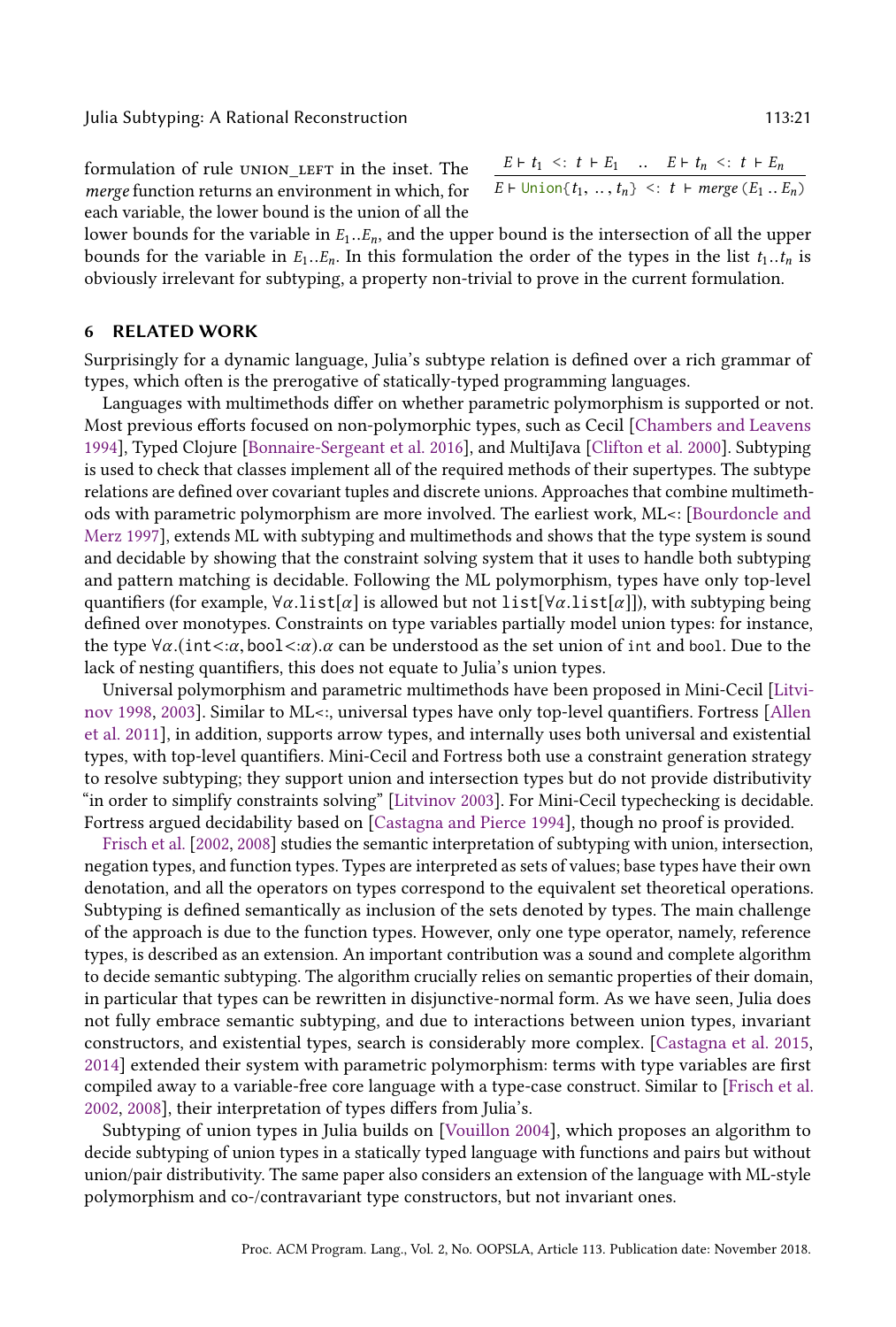Bounded existential types have been used to model Java wildcards [\[Cameron et al.](#page-22-16) [2008;](#page-22-16) [Tate et al.](#page-23-7) [2011\]](#page-23-7): for instance, the wildcard type List<?> can be represented as an existential type ∃T.List<T>. Wildcards are less expressive than where-types in Julia, because they cannot denote types such as ∃T.List<List<T>> while List<List<?>> corresponds to List<∃T.List<T>>. Nevertheless, inexpressible types may appear during typechecking, and therefore the formal models use the full grammar of existential types, and so does subtyping. Java wildcards do not have to deal with structural type constructors of Julia, such as union types, covariant tuples, and their distributivity. This allows for simpler subtyping rules for existential types that rely on well-developed machinery of unification and explicit substitution for type variables. Subtyping of wildcards with union and intersection types are studied in [\[Smith and Cartwright](#page-23-8) [2008\]](#page-23-8). Though the paper mentions that a distributivity rule is a desired extension of subtyping, the rule is omitted due to a "tedious normalization steps" that would have been needed. As our experience shows, in presence of invariant constructors normalization does not solve all the problems, and should be accompanied by "unlifting unions" (recall the example Ref{Union{Tuple{Int}, Tuple{Bool}}} <: Ref{Tuple{T}} **where** <sup>T</sup>).

In type systems with bounded existential types, as well as type systems with nominal subtyping and variance, decidability of subtyping has been a major concern [\[Kennedy and Pierce](#page-23-9) [2007;](#page-23-9) [Wehr](#page-23-10) [and Thiemann](#page-23-10) [2009\]](#page-23-10). By design, Julia lacks language features that are known to cause undecidability. Firstly, unlike in traditional existential types [\[Pierce](#page-23-11) [1992\]](#page-23-11), types such as  $\exists T^{t_2}_t$ . T are instantaneously rewritten into the unner bound of  $\top$  by the frontend and do not annear in subtyping. Secondly, unlike rewritten into the upper bound of  $\top$  by the frontend and do not appear in subtyping. Secondly, unlike in Java, where subtyping has been proved undecidable [\[Grigore](#page-23-12) [2017\]](#page-23-12), neither of the following is allowed in Julia: recursive bounds on type variables (e.g. Ref{T} where T<:Foo{T}) [\[Wehr and](#page-23-10) [Thiemann](#page-23-10) [2009\]](#page-23-10), contravariant type constructors [\[Kennedy and Pierce](#page-23-9) [2007\]](#page-23-9), existential types in type definitions (e.g. struct Foo{T} <: Bar{S>:T} where S) [\[Tate et al.](#page-23-7) [2011\]](#page-23-7). An unpublished manuscript on decidability of type checking for Java wildcards [\[Mazurak and Zdancewic](#page-23-13) [2005\]](#page-23-13), while failing on modeling of a particular language feature [\[Zdancewic](#page-23-14) [2006\]](#page-23-14), develops a formal machinery for updating environments which resembles ours.

A simplified kernel of the subtype relation was documented in Bezanson PhD thesis [\[Bezanson](#page-22-3) [2015\]](#page-22-3), together with a minimal Julia implementation of the algorithm. This effort introduced some ideas: for example, it sketches the strategy to update the bounds on type variables. But it was neither complete nor correct, and reflected an older version of Julia's type system. In particular, it ignored the subtle rules that govern propagation of the constraints, and the exist/forall quantifier inversion; it did not support user-defined parametric types or the diagonal rule.

# 7 CONCLUSION

We have provided a specification of the subtype relation of the Julia language. In many systems answering the question whether  $t_1 \leq t_2$  is an easy part of the development. It was certainly not our expectation, approaching Julia, that reverse engineering and formalizing the subtype relation would prove to be the challenge on which we would spend so much of our time and energy. As we kept uncovering layers of complexity, the question whether all of this was warranted kept nagging us, so we looked for ways to simplify the subtype relation. We did not find any major feature that could be dropped. Indeed, we carried out static and dynamic analysis of the core libraries, as well as of 100 popular Julia packages, and found that both language implementors and end-users avail themselves of the full power of the type sublanguage. The usage of the advanced features of Julia type system is widespread in both groups. Our formalization enables the study of the metatheory of the subtype relation; the system is intricate and even simple properties require complex reasoning. Additionally, it is not a priori clear if it is possible to define the subtype relation in a more declarative style. Arguably this would be a research contributions in its own right.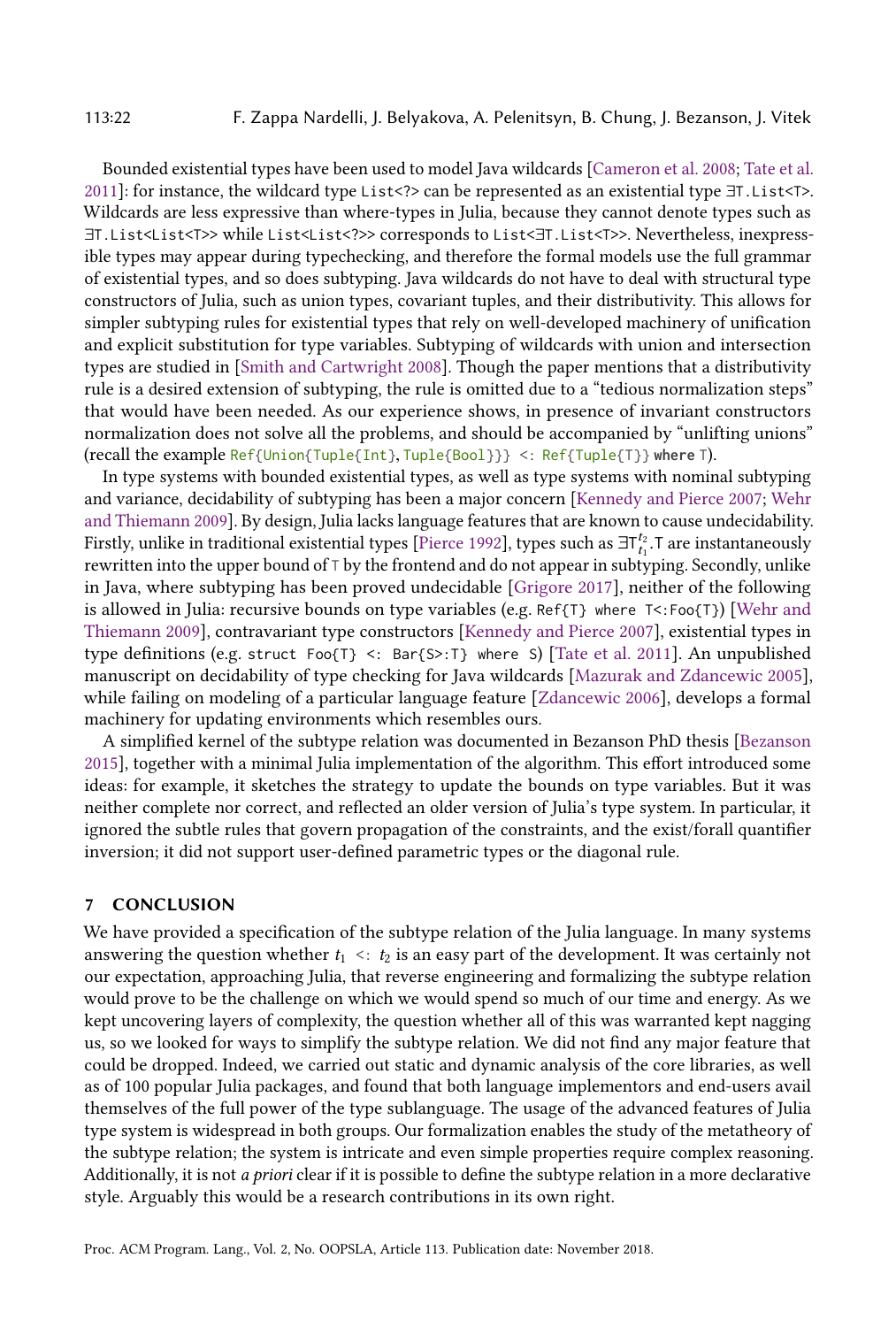As a separate contribution, to validate our formalization and to explore the implementation challenges of the subtype algorithm, we have provided a proof-of-concept implementation of subtyping, written in Julia, that closely mirrors our specification and relies on a simple search strategy. Our experimental results show that this implementation captures the real subtype relation, and is useful in identifying issues in the Julia implementation, but does not provide the same level of performance as the optimized C code of the production implementation.

# ACKNOWLEDGMENTS

The authors would like to thank Ross Tate and Ryan Culpepper for their valuable feedback. This project has received funding from the European Research Council (ERC) under the European Union's Horizon 2020 research and innovation programme (grant agreement No. 695412), the NSF (award 1544542 and award 1518844) as well as ONR (award 503353).

## REFERENCES

- <span id="page-22-2"></span>Eric Allen, Justin Hilburn, Scott Kilpatrick, Victor Luchangco, Sukyoung Ryu, David Chase, and Guy Steele. 2011. Type Checking Modular Multiple Dispatch with Parametric Polymorphism and Multiple Inheritance. In Conference on Object Oriented Programming Systems, Languages and Applications (OOPSLA). <https://doi.org/10.1145/2048066.2048140>
- <span id="page-22-3"></span>Jeff Bezanson. 2015. Abstraction in technical computing. Ph.D. Dissertation. Massachusetts Institute of Technology. <http://hdl.handle.net/1721.1/99811>
- <span id="page-22-6"></span>Jeff Bezanson, Alan Edelman, Stefan Karpinski, and Viral B. Shah. 2017. Julia: A Fresh Approach to Numerical Computing. SIAM Rev. 59, 1 (2017). <https://doi.org/10.1137/141000671>
- <span id="page-22-10"></span>Ambrose Bonnaire-Sergeant, Rowan Davies, and Sam Tobin-Hochstadt. 2016. Practical optional types for Clojure. In European Symposium on Programming (ESOP). [https://doi.org/10.1007/978-3-662-49498-1\\_4](https://doi.org/10.1007/978-3-662-49498-1_4)
- <span id="page-22-12"></span>François Bourdoncle and Stephan Merz. 1997. Type Checking Higher-order Polymorphic Multi-methods. In Symposium on Principles of Programming Languages (POPL). <https://doi.org/10.1145/263699.263743>
- <span id="page-22-16"></span>Nicholas Cameron, Sophia Drossopoulou, and Erik Ernst. 2008. A Model for Java with Wildcards. In European Conference on Object-Oriented Programming (ECOOP). [https://doi.org/10.1007/978-3-540-70592-5\\_2](https://doi.org/10.1007/978-3-540-70592-5_2)
- <span id="page-22-14"></span>Giuseppe Castagna, Kim Nguyen, Zhiwu Xu, and Pietro Abate. 2015. Polymorphic Functions with Set-Theoretic Types: Part 2: Local Type Inference and Type Reconstruction. In Symposium on Principles of Programming Languages (POPL). <https://doi.org/10.1145/2676726.2676991>
- <span id="page-22-15"></span>Giuseppe Castagna, Kim Nguyen, Zhiwu Xu, Hyeonseung Im, Sergueï Lenglet, and Luca Padovani. 2014. Polymorphic Functions with Set-theoretic Types: Part 1: Syntax, Semantics, and Evaluation. In Symposium on Principles of Programming Languages (POPL). <https://doi.org/10.1145/2535838.2535840>
- <span id="page-22-13"></span>Giuseppe Castagna and Benjamin C. Pierce. 1994. Decidable Bounded Quantification. In Symposium on Principles of Programming Languages (POPL). <https://doi.org/10.1145/174675.177844>
- <span id="page-22-9"></span>Craig Chambers and Gary T. Leavens. 1994. Typechecking and Modules for Multi-methods. In Conference on Object-oriented Programming Systems, Languages and Applications (OOPSLA). <https://doi.org/10.1145/191080.191083>
- <span id="page-22-1"></span>John Chambers. 2014. Object-Oriented Programming, Functional Programming and R. Statist. Sci. 2 (2014). Issue 29. <https://doi.org/10.1214/13-STS452>
- <span id="page-22-7"></span>Koen Claessen and John Hughes. 2000. QuickCheck: A Lightweight Tool for Random Testing of Haskell Programs. In Proceedings of the Fifth ACM SIGPLAN International Conference on Functional Programming (ICFP '00). ACM, New York, NY, USA, 268–279. <https://doi.org/10.1145/351240.351266>
- <span id="page-22-11"></span>Curtis Clifton, Gary T. Leavens, Craig Chambers, and Todd Millstein. 2000. MultiJava: Modular Open Classes and Symmetric Multiple Dispatch for Java. In Conference on Object-oriented Programming, Systems, Languages, and Applications (OOPSLA). <https://doi.org/10.1145/353171.353181>
- <span id="page-22-0"></span>Linda DeMichiel and Richard Gabriel. 1987. The Common Lisp Object System: An Overview. In European Conference on Object-Oriented Programming (ECOOP). [https://doi.org/10.1007/3-540-47891-4\\_15](https://doi.org/10.1007/3-540-47891-4_15)
- <span id="page-22-8"></span>Jonas Duregård, Patrik Jansson, and Meng Wang. 2012. Feat: Functional Enumeration of Algebraic Types. In Proceedings of the 2012 Haskell Symposium (Haskell '12). ACM, New York, NY, USA, 61–72. <https://doi.org/10.1145/2364506.2364515>
- <span id="page-22-4"></span>Alain Frisch, Giuseppe Castagna, and Véronique Benzaken. 2002. Semantic Subtyping. In Symposium on Logic in Computer Science (LICS). <https://doi.org/10.1109/LICS.2002.1029823>
- <span id="page-22-5"></span>Alain Frisch, Giuseppe Castagna, and Véronique Benzaken. 2008. Semantic subtyping: Dealing set-theoretically with function, union, intersection, and negation types. J. ACM 55, 4 (2008). <https://doi.org/10.1145/1391289.1391293>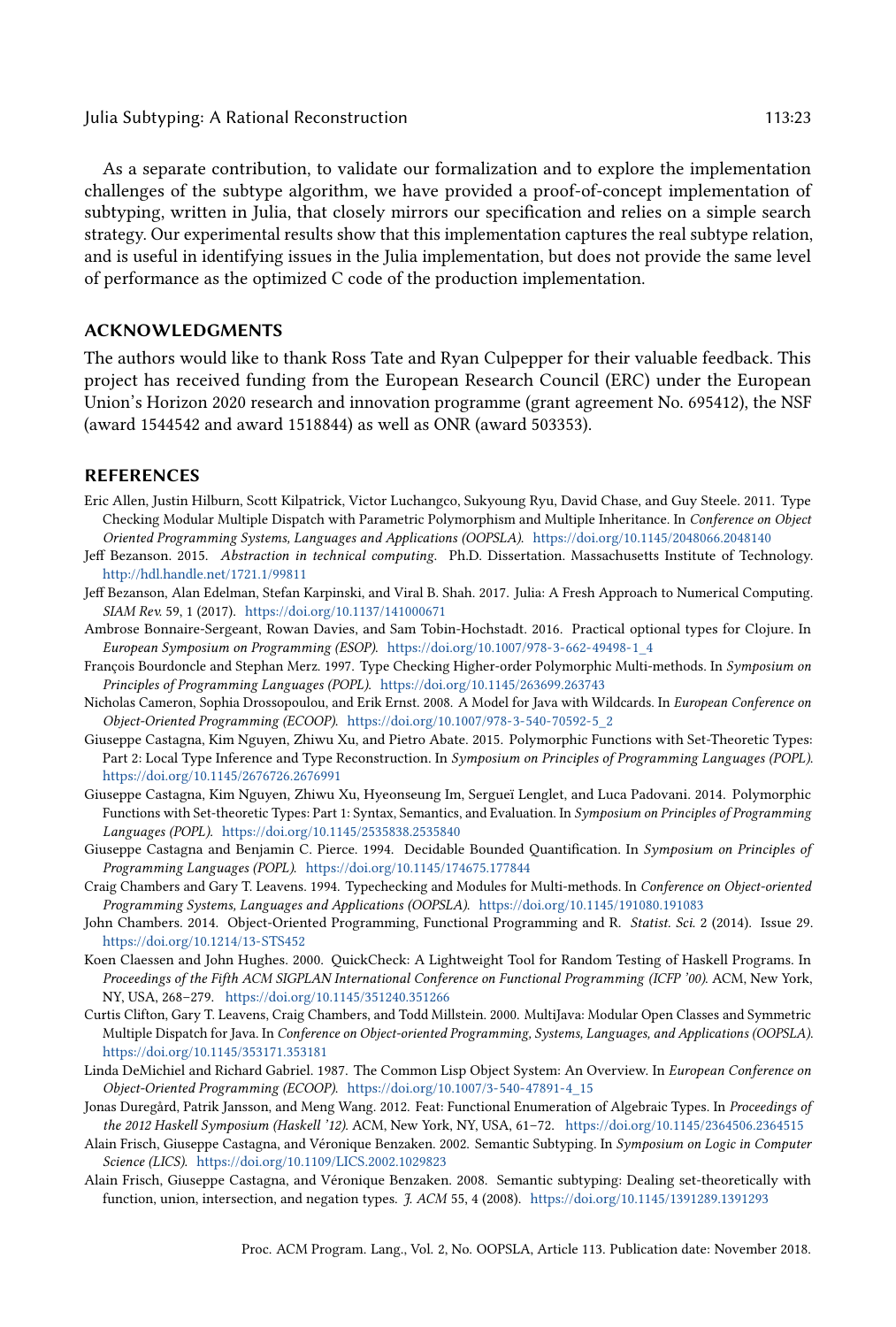- <span id="page-23-12"></span>Radu Grigore. 2017. Java Generics Are Turing Complete. In Symposium on Principles of Programming Languages (POPL). <https://doi.org/10.1145/3009837.3009871>
- <span id="page-23-9"></span>Andrew Kennedy and Benjamin C. Pierce. 2007. On Decidability of Nominal Subtyping with Variance. In Workshop on Foundations and Developments of Object-Oriented Languages (FOOL/WOOD). [https://www.microsoft.com/en-us/research/](https://www.microsoft.com/en-us/research/publication/on-decidability-of-nominal-subtyping-with-variance/) [publication/on-decidability-of-nominal-subtyping-with-variance/](https://www.microsoft.com/en-us/research/publication/on-decidability-of-nominal-subtyping-with-variance/)
- <span id="page-23-5"></span>Vassily Litvinov. 1998. Constraint-based Polymorphism in Cecil: Towards a Practical and Static Type System. In Addendum to the Conference on Object-oriented Programming, Systems, Languages, and Applications. [https://doi.org/10.1145/346852.](https://doi.org/10.1145/346852.346948) [346948](https://doi.org/10.1145/346852.346948)
- <span id="page-23-6"></span>Vassily Litvinov. 2003. Constraint-Bounded Polymorphism: an Expressive and Practical Type System for Object-Oriented Languages. Ph.D. Dissertation. University of Washington.
- <span id="page-23-13"></span>Karl Mazurak and Steve Zdancewic. 2005. Type Inference for Java 5: Wildcards, F-Bounds, and Undecidability. (2005). <https://pdfs.semanticscholar.org/a73a/aace3ecafb9f8f4f627705647115c29ef63e.pdf> unpublished.
- <span id="page-23-11"></span>Benjamin C. Pierce. 1992. Bounded Quantification is Undecidable. In Symposium on Principles of Programming Languages (POPL). <https://doi.org/10.1145/143165.143228>
- <span id="page-23-0"></span>Allison Randal, Dan Sugalski, and Leopold Toetsch. 2003. Perl 6 and Parrot Essentials. O'Reilly.
- <span id="page-23-8"></span>Daniel Smith and Robert Cartwright. 2008. Java Type Inference is Broken: Can We Fix It?. In Conference on Object-oriented Programming Systems, Languages and Applications (OOPSLA). <https://doi.org/10.1145/1449764.1449804>
- <span id="page-23-7"></span>Ross Tate, Alan Leung, and Sorin Lerner. 2011. Taming Wildcards in Java's Type System. In Conference on Programming Language Design and Implementation (PLDI). <https://doi.org/10.1145/1993498.1993570>
- <span id="page-23-4"></span>The Julia Language. 2018. Manual: Diagonal Types. Retrieved 2018-07-24 from [https://docs.julialang.org/en/v0.6.1/devdocs/](https://docs.julialang.org/en/v0.6.1/devdocs/types/#Diagonal-types-1) [types/#Diagonal-types-1](https://docs.julialang.org/en/v0.6.1/devdocs/types/#Diagonal-types-1)
- <span id="page-23-1"></span>Jerome Vouillon. 2004. Subtyping Union Types. In Computer Science Logic (CSL). [https://doi.org/10.1007/978-3-540-30124-0\\_](https://doi.org/10.1007/978-3-540-30124-0_32) [32](https://doi.org/10.1007/978-3-540-30124-0_32)
- <span id="page-23-10"></span>Stefan Wehr and Peter Thiemann. 2009. On the Decidability of Subtyping with Bounded Existential Types. In Programming Languages and Systems (ESOP).
- <span id="page-23-2"></span>Francesco Zappa Nardelli, Julia Belyakova, Artem Pelenitsyn, Benjamin Chung, Jeff Bezanson, and Jan Vitek. 2018. Julia Subtyping: a Rational Reconstruction — Project Web-Page. Retrieved 2018-07-24 from [https://www.di.ens.fr/~zappa/](https://www.di.ens.fr/~zappa/projects/lambdajulia/) [projects/lambdajulia/](https://www.di.ens.fr/~zappa/projects/lambdajulia/)
- <span id="page-23-14"></span>Steve Zdancewic. 2006. A Note on "Type Inference for Java 5". [https://web.archive.org/web/20060920024504/http:](https://web.archive.org/web/20060920024504/http://www.cis.upenn.edu/~stevez/note.html) [//www.cis.upenn.edu/~stevez/note.html](https://web.archive.org/web/20060920024504/http://www.cis.upenn.edu/~stevez/note.html)

# <span id="page-23-3"></span>A THE TYPEOF(T) FUNCTION

Julia's typeof function returns the concrete type of each value. Since types are themselves values, it is legitimate to invoke typeof on them, and the types DataType, Union, and UnionAll play the role of kinds. Indeed, the auxiliary function is  $kind(t)$  returns true if t is DataType, or Union, or UnionAll). Since the typeof function plays a role in the definition of subtyping, we provide its formalization in Fig. [4.](#page-24-0) We use an environment G to store the type variables in scope. We write  $typeof(t, G)$  as a shorthand for there exists t' such that  $typeof(t, G) = t'$ .<br>We have seen that Julia's frontend implicitly performed.

We have seen that Julia's frontend implicitly performs several simplifications when processing types; for instance, <sup>T</sup> **where** <sup>T</sup> is replaced by Any, or Union{Int, Int} is replaced by Int; these simplifications must be taken explicitly into account when formalizing the typeof relation. The auxiliary function  $simplify(t)$  performs the following simplification steps:

- simplify trivial where constructs, e.g.: replace  $\top$  where  $\top \le t_2$  by  $t_2$  and replace t where  $\top$  by t whenever  $\top \notin f \mathcal{V}(t)$ ;
- remove redundant Union types, e.g.: replace Union{t} by t;
- remove duplicate and obviously redundant types from  $\text{Union}\{t_1, \ldots, t_n\}$  types.

Given a list of types  $t_1, ..., t_n$ , a type  $t_i$  is obviously redundant whenever there exists a type  $t_j$  which is<br>its supertype given an empty variable environment. These simplifications are guided by pragmatic its supertype given an empty variable environment. These simplifications are guided by pragmatic considerations rather than semantic issues. As such they tend to vary between Julia versions, and we do not explicitly formalize them; our reference implementation mimics the simplification behavior of Julia 0.6.2, apart for the issue described in Sec. [4.4.](#page-16-0)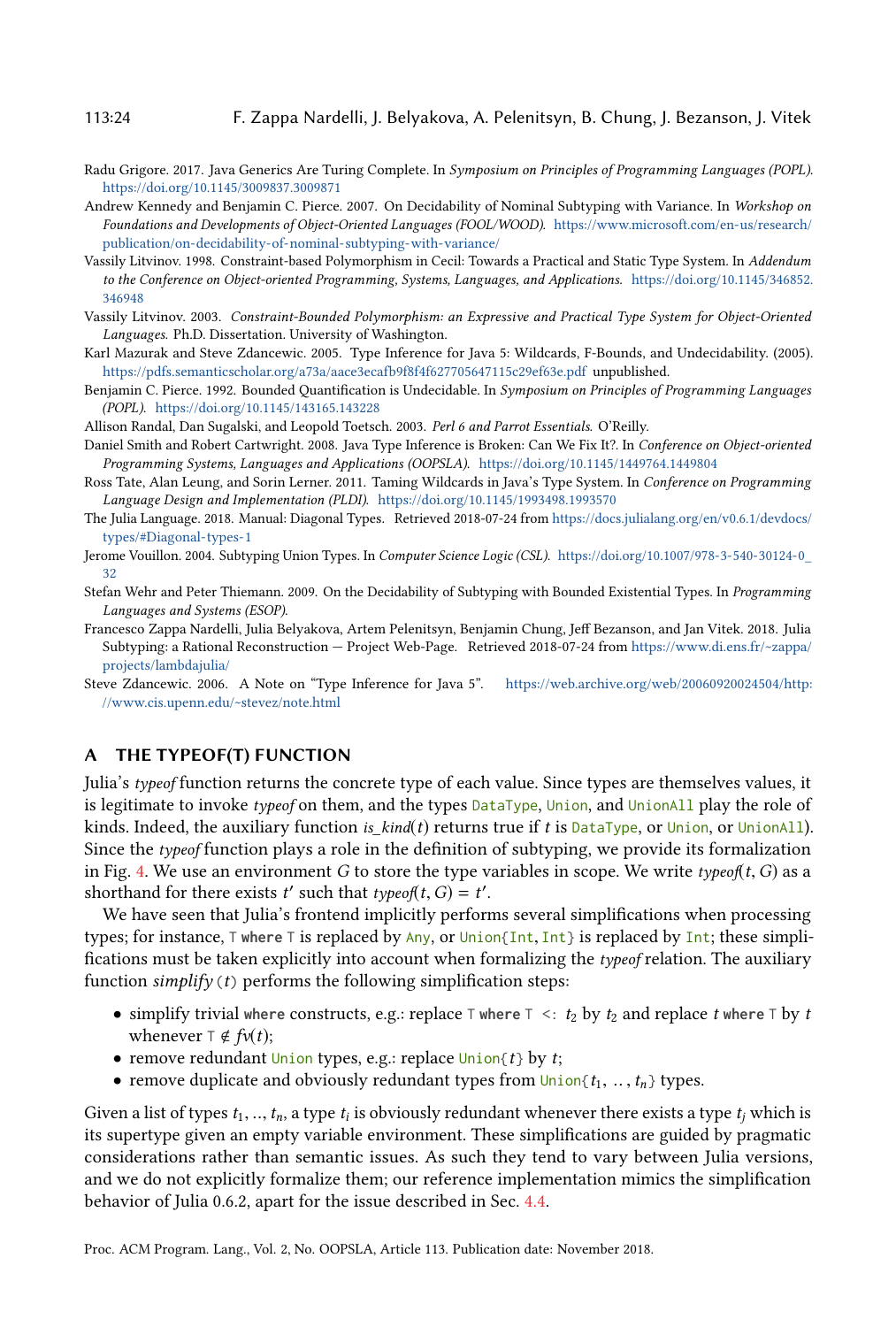<span id="page-24-0"></span> $typeof(a) = typeof(simplify(a), \emptyset)$ <br>  $typeof(t, G) = DataType$  if  $is\_kind(t)$  $typeof(t, G) =$  DataType or  $t = Anv$ or  $t = \text{Tuple}\{t_1, ..., t_n\}$  and  $\forall i, type of(t_i, G)$ <br>or  $t = \text{T and } \text{T} \in G$ or  $t = \top$  and  $\top \in G$ or  $t = (t \text{ where } t_1 < t_2)$  {t'} and typeof(t', G)<br>and typeof(t, G) and typeof(t, G) and t and typeof(t<sub>1</sub>, G) and typeof(t<sub>2</sub>, G) and t<sub>1</sub> <: t' <: t<sub>2</sub><br>and typeof(t[t'/T] G) = patallype and  $typeof(t[t'/\top], G) = DataType$ <br>= name and attraces  $\prec t' \in$ or  $t = name$  and  $attr$  name{ } <:  $t' \in t ds$ or  $t = name\{t_1, ..., t_n\}$  and  $\forall i, type of(t_i, G)$ <br>and attename  $t' \leq T_i \leq t''$ ,  $t' \leq t''$ and  $attr \name{t'_1 \leq t_1 \leq t''_1, \ldots, t'_n \leq t_n \leq t''_n} \leq t''$   $\leq t'' \in t ds$ <br>and  $\forall i$   $f_0(t', t, t'') = 0 \implies t' \leq t, \leq t''$ and  $\forall i, f \vee (t'_i, t_i, t''_i) = \emptyset \implies t'_i \iff t_i \iff t''_i$ typeof(t, G) = Union if  $t =$  Union{t<sub>1</sub>, ...,  $t_n$ } and  $\forall i$ , typeof(t<sub>i</sub>, G)<br>or  $t =$  (t where  $t_i \leq$   $\leq$   $\leq$   $t_0$ )  $t_1$ <sup>+</sup>) and typeof(ti) or  $t = (t \text{ where } t_1 < t_2)$  {t'} and typeof(t', G)<br>and typeof(t, G) and typeof(t, G) and t and typeof(t<sub>1</sub>, G) and typeof(t<sub>2</sub>, G) and t<sub>1</sub> <: t' <: t<sub>2</sub><br>and typeof(t[t'/T] G) = linion **and**  $typeof(t[t'/\top], G) =$  Union typeof(t, G) = UnionAll **if**  $t = t_1$  where  $\top$  **and** typeof(t<sub>1</sub>,  $\top$ ; G)<br> **or**  $t = (t$  where  $t_1 \leq \top \leq t_2) \{t'\}$  **and** or  $t = (t \text{ where } t_1 < t_2)$  {t'} and typeof(t', G)<br>and typeof(t, G) and typeof(t, G) and t and typeof(t<sub>1</sub>, G) and typeof(t<sub>2</sub>, G) and t<sub>1</sub> <: t' <: t<sub>2</sub><br>and typeof(t[t'/T] G) = linionAl] and  $typeof(t[t'/\top], G) = \text{UnionAll}$ <br>= name and attraces  $\top$ ,  $\top$ or  $t = name$  and  $attrname{\{\top_1, \ldots, \top_n\}} \in tds$ or  $t = name\{t_1, ..., t_n\}$  and  $\forall i, type of(t_i, G)$ <br>and name  $t' \leq t \leq t'$ ,  $t'' \neq t' \leq t$ and  $name{t'_1} <: \top_1 <: t''_1, ..., t'_n <: \top_n <: t''_n, ...\} <: t''' \in tds$ <br>and  $\forall i$   $f_0(t' + t'') = 0 \rightarrow t' < t < t'''$ and  $\forall i, f \vee (t_i^j, t_i, t_i^{\prime\prime}) = \emptyset \implies t_i^{\prime} \leq t_i \leq t_i^{\prime\prime}$  $typeof(v, G) = ...$  return the type tag of the value v

Fig. 4. The  $typeof(t)$  function.

The function  $typeof(t)$  returns Union if the type t, after simplification or instantiation of trailing **where** constructs, is a union. The case for UnionAll is similar, except that trailing **where** constructs and the instantiation of user defined parametric types must be taken into account. In all other cases, a type has the DataType kind.

The typeof function additionally checks that a type is well-formed, and in particular that, for all type variable instantiations, all actual types respect the bounds of binding variable. This check cannot be performed if the bounds or the variable itself have free variables, and in some cases Julia allows unsatisfiable bounds to be defined. For instance, the type Foo{S} **where** <sup>S</sup> >: String is accepted even assuming that Foo is declared as abstract type  $Foo\{T\leq \text{Int}\}\)$  end. Since there is no type that is subtype of Int and supertype of String, this type denotes an empty set of values. Well-formedness of type-definitions can be checked along similar lines, keeping in mind that all parameters bind in the supertype, and each parameter binds in all bounds that follow.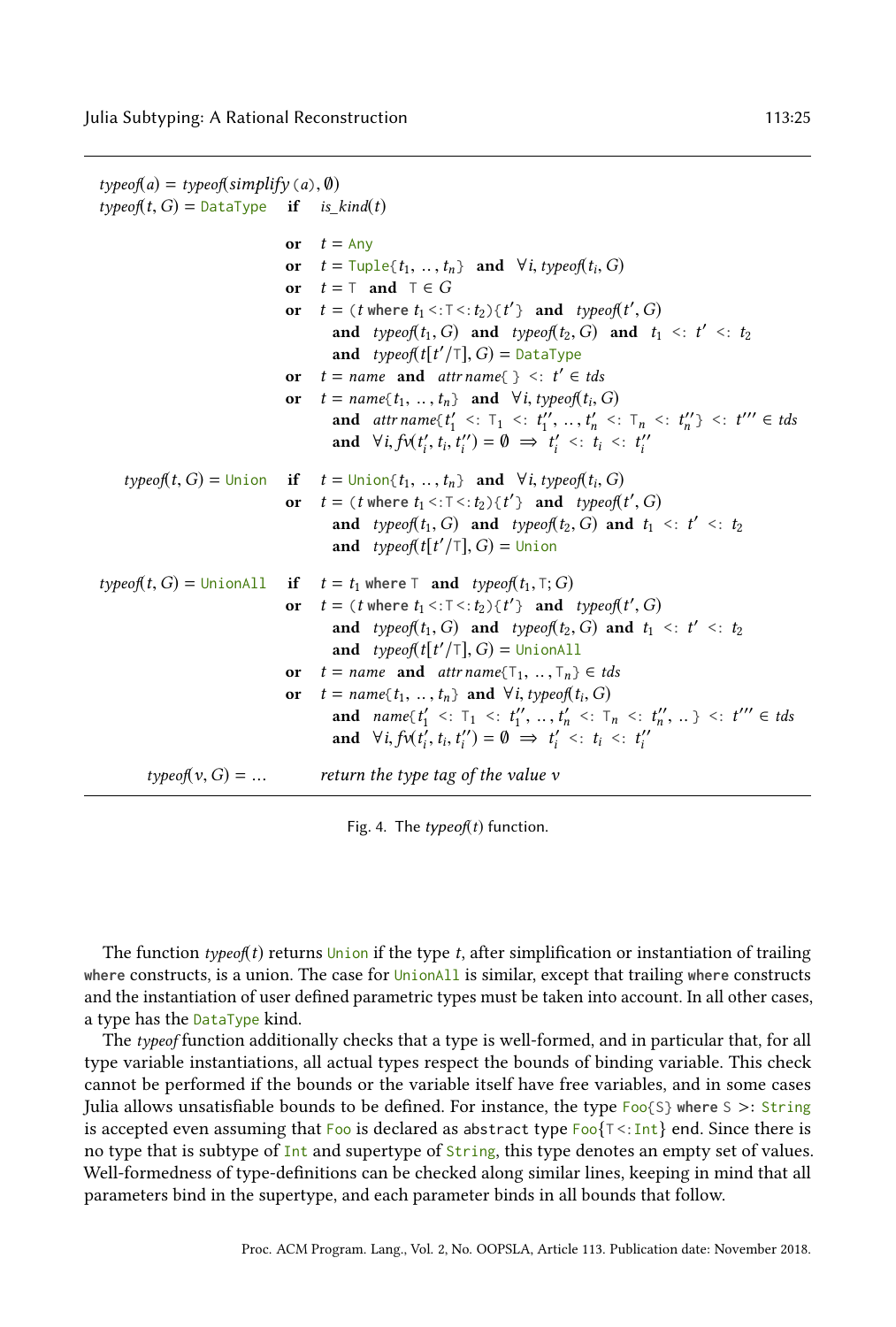# <span id="page-25-0"></span>B ISSUES REPORTED TO JULIA DEVELOPERS

The complete list of the issues we reported to the Julia bug tracker since starting this project follows. For each report, the number in parentheses is the issue id's in Julia's github database. We distinguish between bug reports that have been fixed, bug reports that have been acknowledged and for which a solution is currently being investigated, and other design improvement proposals.

# B.1 Fixed Bugs

# (1) Reflexivity and transitivity broken due to buggy diagonal rule [\(#24166\)](https://github.com/JuliaLang/julia/issues/24166)

Flaws in the implementation of the diagonal rule check lead invalidate expected properties of the subtype relation, as discussed in Sec. [4.4.](#page-16-0) These flaws are observable in Julia 0.6.2 but have been fixed in the development version.

# (2) Propagation of constraints when subtype unions [\(#26654\)](https://github.com/JuliaLang/julia/issues/26654)

The order of types inside a Union constructor should not affect the subtype relation (a property we call symmetry of Union). The subtype algorithm however traverses the types inside a Union constructor in a precise order. Incorrect propagation of constraints during subtyping made subtyping dependent on the order of types inside a Union constructor, as highlighted by the Julia 0.6.2 behavior below:

```
✞ ☎
julia> Ref{Union{Int, Ref{Number}}} <: Ref{Union{Ref{T}, T}} where T
 true
```
This issue was found by our fuzz tester. It has been fixed in the development version.

```
(3) Union{Ref{T}, Ref{T}} and Ref{T} behave differently (#26180)
```
This bug was introduced after the Julia 0.6.2 release:

```
julia> Ref{Union{Ref{Int}, Ref{Number}}} <: Ref{Ref{T}} where T
false
julia> Ref{Union{Ref{Int}, Ref{Number}}} <: Ref{Union{Ref{T}, Ref{T}}} where T
true
```
The second check should return false, as the first one, because the two types on the righthand side are equivalent. This bug was found by our fuzz tester. It has been fixes in the development version (with the same commit that fixes the previous bug report).

# B.2 Open Issues

# (1) Missing intersection types [\(#26131\)](https://github.com/JuliaLang/julia/issues/26131)

```
julia> Vector{Vector{Number}} <:
       Vector{Union{Vector{Number}, Vector{S}}} where S<:Integer
true
```
As discussed in Sec. [3.2,](#page-10-0) this query should return false because Vector{S} is not a subtype of Vector{Number} when Vector{S}<: Integer. To correctly derive similar judgments, the subtype algorithm must be able to compute the intersection of types. This is a hard problem in itself. As a temporary band-aid, in reply to our call, Julia developers have introduced a simple\_meet function which computes intersections for simple cases. The current implementation is still too weak to handle this particular case. The fact that not computing the